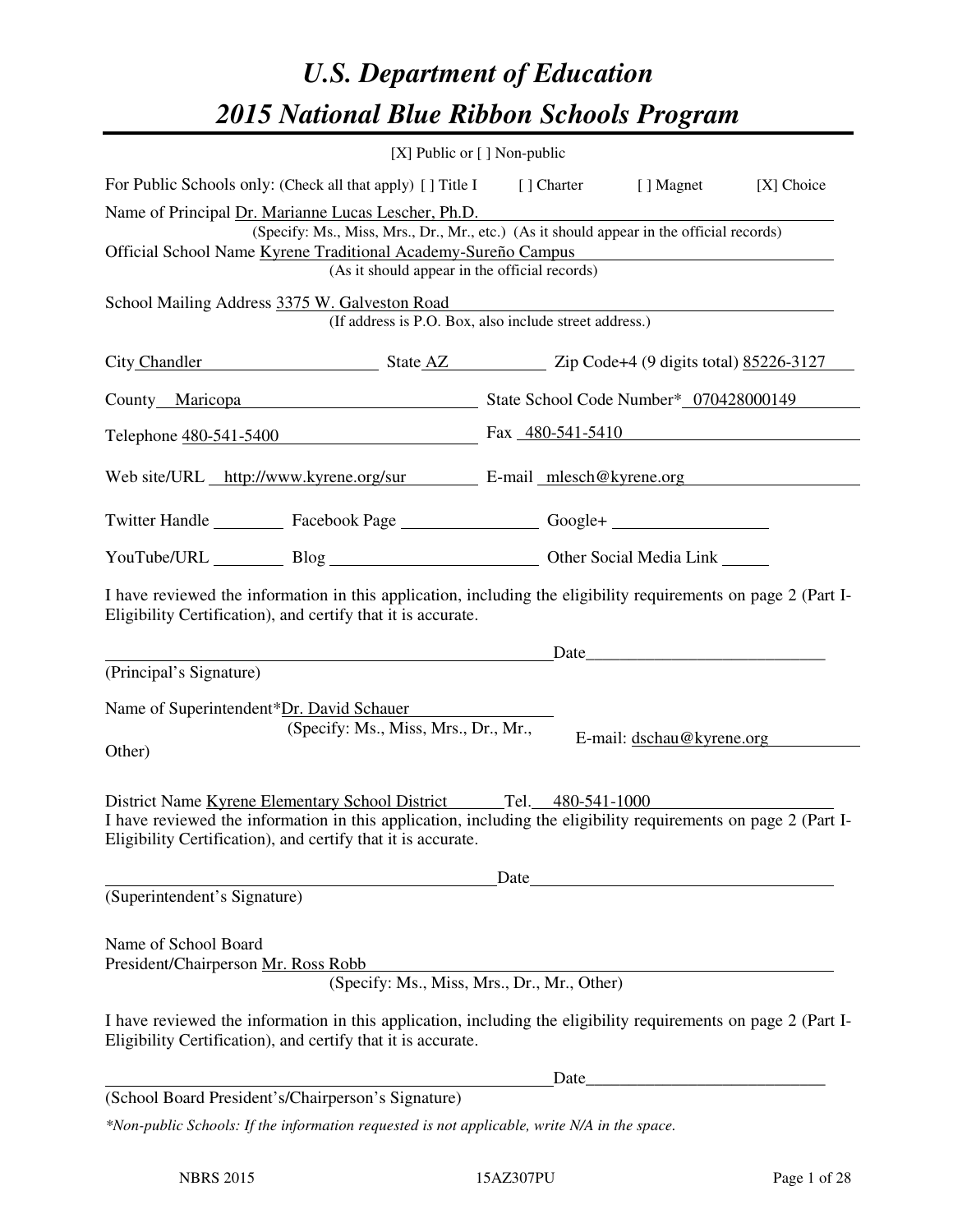#### **Include this page in the school's application as page 2.**

The signatures on the first page of this application (cover page) certify that each of the statements below, concerning the school's eligibility and compliance with U.S. Department of Education and National Blue Ribbon Schools requirements, are true and correct.

- 1. The school configuration includes one or more of grades K-12. (Schools on the same campus with one principal, even a K-12 school, must apply as an entire school.)
- 2. The school has made its Annual Measurable Objectives (AMOs) or Adequate Yearly Progress (AYP) each year for the past two years and has not been identified by the state as "persistently dangerous" within the last two years.
- 3. To meet final eligibility, a public school must meet the state's AMOs or AYP requirements in the 2014-2015 school year and be certified by the state representative. Any status appeals must be resolved at least two weeks before the awards ceremony for the school to receive the award.
- 4. If the school includes grades 7 or higher, the school must have foreign language as a part of its curriculum.
- 5. The school has been in existence for five full years, that is, from at least September 2009 and each tested grade must have been part of the school for the past three years.
- 6. The nominated school has not received the National Blue Ribbon Schools award in the past five years: 2010, 2011, 2012, 2013, or 2014.
- 7. The nominated school has no history of testing irregularities, nor have charges of irregularities been brought against the school at the time of nomination. The U.S. Department of Education reserves the right to disqualify a school's application and/or rescind a school's award if irregularities are later discovered and proven by the state.
- 8. The nominated school or district is not refusing Office of Civil Rights (OCR) access to information necessary to investigate a civil rights complaint or to conduct a district-wide compliance review.
- 9. The OCR has not issued a violation letter of findings to the school district concluding that the nominated school or the district as a whole has violated one or more of the civil rights statutes. A violation letter of findings will not be considered outstanding if OCR has accepted a corrective action plan from the district to remedy the violation.
- 10. The U.S. Department of Justice does not have a pending suit alleging that the nominated school or the school district as a whole has violated one or more of the civil rights statutes or the Constitution's equal protection clause.
- 11. There are no findings of violations of the Individuals with Disabilities Education Act in a U.S. Department of Education monitoring report that apply to the school or school district in question; or if there are such findings, the state or district has corrected, or agreed to correct, the findings.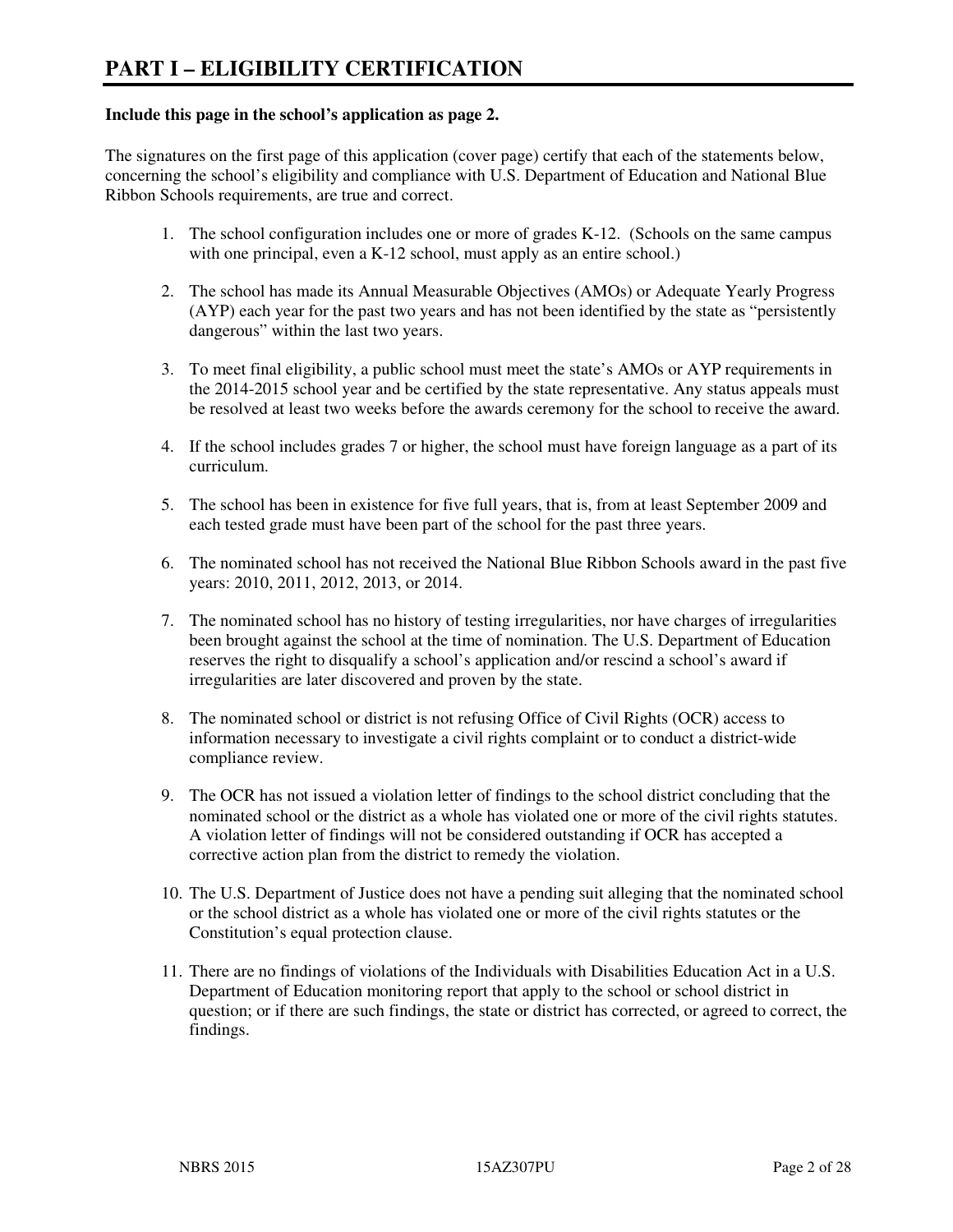# **PART II - DEMOGRAPHIC DATA**

#### **All data are the most recent year available.**

**DISTRICT** (Question 1 is not applicable to non-public schools)

| $\perp$ | Number of schools in the district<br>(per district designation): | 19 Elementary schools (includes K-8)<br>6 Middle/Junior high schools<br>0 High schools<br>$0 K-12$ schools |
|---------|------------------------------------------------------------------|------------------------------------------------------------------------------------------------------------|
|         |                                                                  |                                                                                                            |

25 TOTAL

**SCHOOL** (To be completed by all schools)

- 2. Category that best describes the area where the school is located:
	- [ ] Urban or large central city
	- [X] Suburban with characteristics typical of an urban area
	- [ ] Suburban
	- [ ] Small city or town in a rural area
	- [ ] Rural
- 3. 3 Number of years the principal has been in her/his position at this school.
- 4. Number of students as of October 1 enrolled at each grade level or its equivalent in applying school:

| Grade                           | # of         | # of Females     | <b>Grade Total</b> |
|---------------------------------|--------------|------------------|--------------------|
|                                 | <b>Males</b> |                  |                    |
| <b>PreK</b>                     | $\theta$     | $\boldsymbol{0}$ | $\theta$           |
| K                               | 41           | 49               | 90                 |
| $\mathbf{1}$                    | 42           | 57               | 99                 |
| $\boldsymbol{2}$                | 45           | 54               | 99                 |
| 3                               | 39           | 39               | 78                 |
| 4                               | 32           | 42               | 74                 |
| 5                               | 46           | 24               | 70                 |
| 6                               | 0            | $\theta$         | 0                  |
| 7                               | $\theta$     | $\overline{0}$   | 0                  |
| 8                               | 0            | 0                | 0                  |
| 9                               | $\theta$     | $\overline{0}$   | 0                  |
| 10                              | 0            | 0                | 0                  |
| 11                              | 0            | 0                | 0                  |
| 12                              | 0            | 0                | 0                  |
| <b>Total</b><br><b>Students</b> | 245          | 265              | 510                |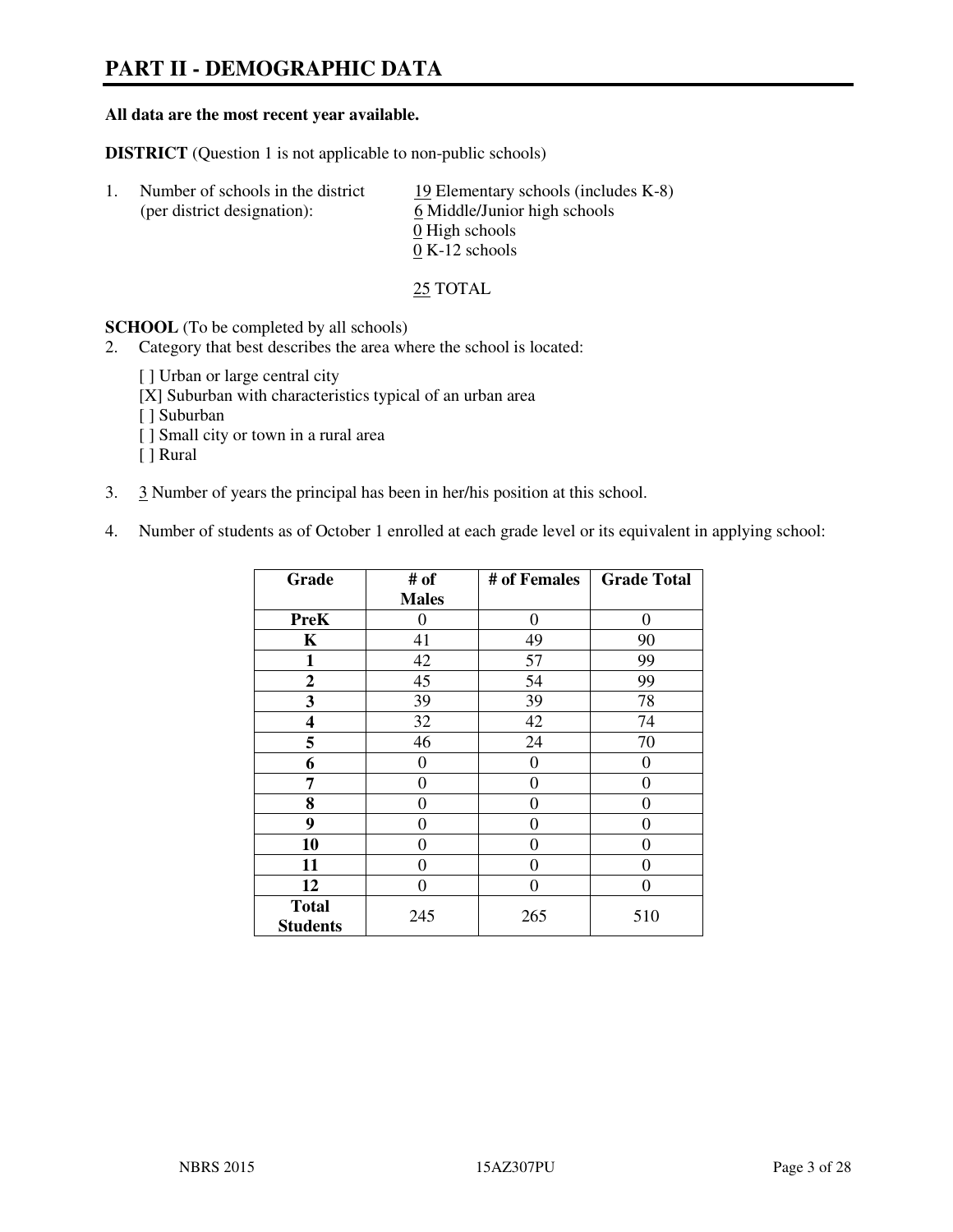5. Racial/ethnic composition of  $\frac{5}{13}$  % American Indian or Alaska Native the school:  $\frac{13}{8}$  Asian 13 % Asian 11 % Black or African American 28 % Hispanic or Latino 1 % Native Hawaiian or Other Pacific Islander 35 % White 7 % Two or more races **100 % Total** 

(Only these seven standard categories should be used to report the racial/ethnic composition of your school. The Final Guidance on Maintaining, Collecting, and Reporting Racial and Ethnic Data to the U.S. Department of Education published in the October 19, 2007 *Federal Register* provides definitions for each of the seven categories.)

6. Student turnover, or mobility rate, during the 2013 - 2014 year: 20%

This rate should be calculated using the grid below. The answer to (6) is the mobility rate.

| <b>Steps For Determining Mobility Rate</b>         | Answer |
|----------------------------------------------------|--------|
| $(1)$ Number of students who transferred to        |        |
| the school after October 1, 2013 until the         | 52     |
| end of the school year                             |        |
| (2) Number of students who transferred             |        |
| <i>from</i> the school after October 1, 2013 until | 33     |
| the end of the school year                         |        |
| (3) Total of all transferred students [sum of      | 85     |
| rows $(1)$ and $(2)$ ]                             |        |
| (4) Total number of students in the school as      | 431    |
| of October 1                                       |        |
| $(5)$ Total transferred students in row $(3)$      | 0.197  |
| divided by total students in row (4)               |        |
| $(6)$ Amount in row $(5)$ multiplied by 100        | 20     |

7. English Language Learners (ELL) in the school: 8 %

41 Total number ELL

 Number of non-English languages represented: 19 Specify non-English languages: Korean, Spanish, Mandarin, Somali, Vietnamese, Arabic, Turkey, Navajo, Telegu, Hindi, Marathi, Kannada, Chuukese, Gujrati, Nepali, Tamil, Greek, Urdu, Punjabi

- 8. Students eligible for free/reduced-priced meals: 44 %
	- Total number students who qualify: 224

#### **Information for Public Schools Only - Data Provided by the State**

The state has reported that  $47\%$  of the students enrolled in this school are from low income or disadvantaged families based on the following subgroup(s): Students eligible for free/reduced-priced meals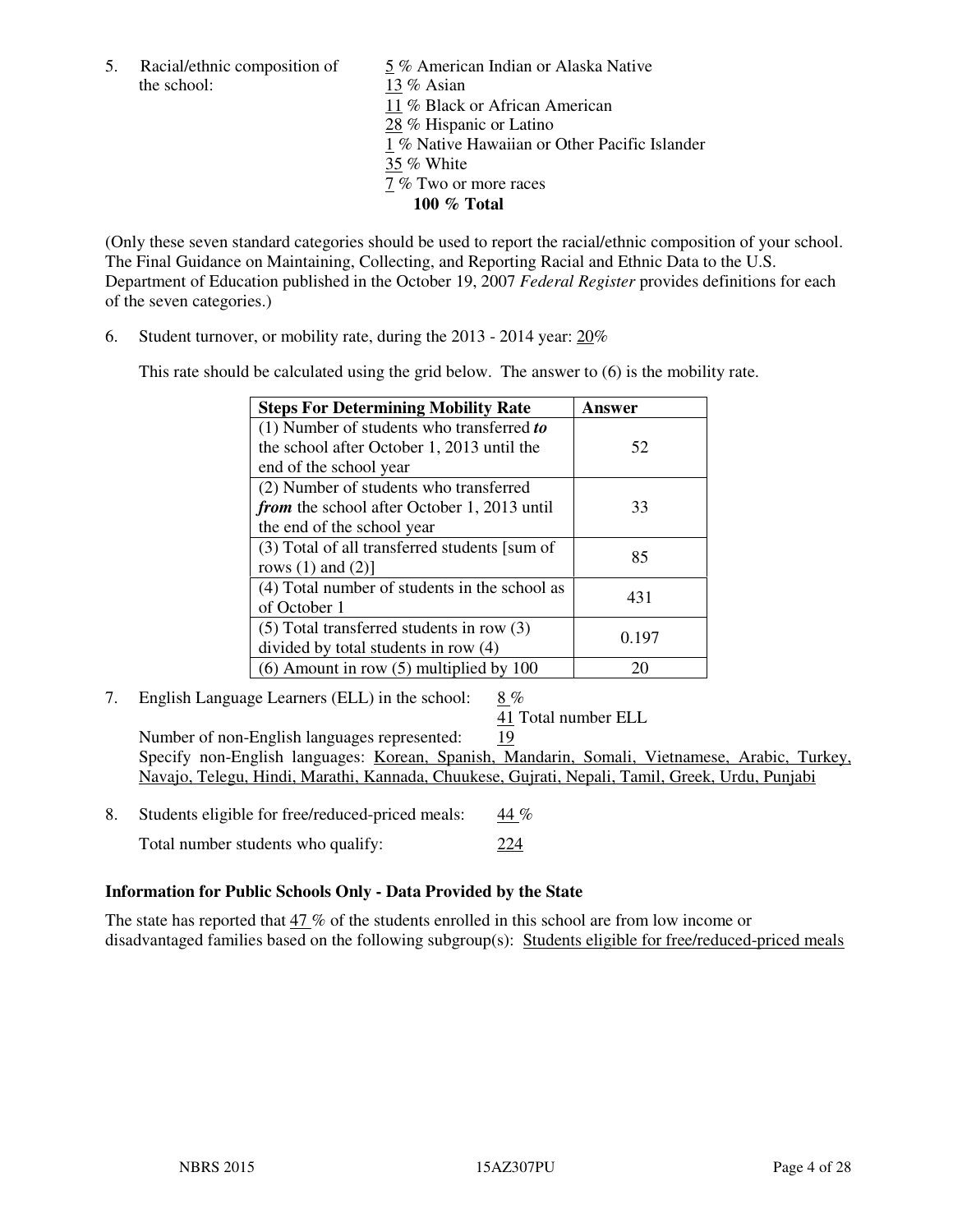26 Total number of students served

Indicate below the number of students with disabilities according to conditions designated in the Individuals with Disabilities Education Act. Do not add additional categories.

| 2 Autism                           | $Q$ Orthopedic Impairment               |
|------------------------------------|-----------------------------------------|
| 0 Deafness                         | 1 Other Health Impaired                 |
| 0 Deaf-Blindness                   | 5 Specific Learning Disability          |
| 1 Emotional Disturbance            | 17 Speech or Language Impairment        |
| $\underline{0}$ Hearing Impairment | 0 Traumatic Brain Injury                |
| 0 Mental Retardation               | 0 Visual Impairment Including Blindness |
| 0 Multiple Disabilities            | 0 Developmentally Delayed               |
|                                    |                                         |

10. Use Full-Time Equivalents (FTEs), rounded to nearest whole numeral, to indicate the number of personnel in each of the categories below:

|                                       | <b>Number of Staff</b> |
|---------------------------------------|------------------------|
| Administrators                        |                        |
| Classroom teachers                    | 21                     |
| Resource teachers/specialists         |                        |
| e.g., reading, math, science, special | 9                      |
| education, enrichment, technology,    |                        |
| art, music, physical education, etc.  |                        |
| Paraprofessionals                     | 10                     |
| Student support personnel             |                        |
| e.g., guidance counselors, behavior   |                        |
| interventionists, mental/physical     |                        |
| health service providers,             |                        |
| psychologists, family engagement      |                        |
| liaisons, career/college attainment   |                        |
| coaches, etc.                         |                        |
|                                       |                        |

11. Average student-classroom teacher ratio, that is, the number of students in the school divided by the FTE of classroom teachers, e.g.,  $22:1$   $24:1$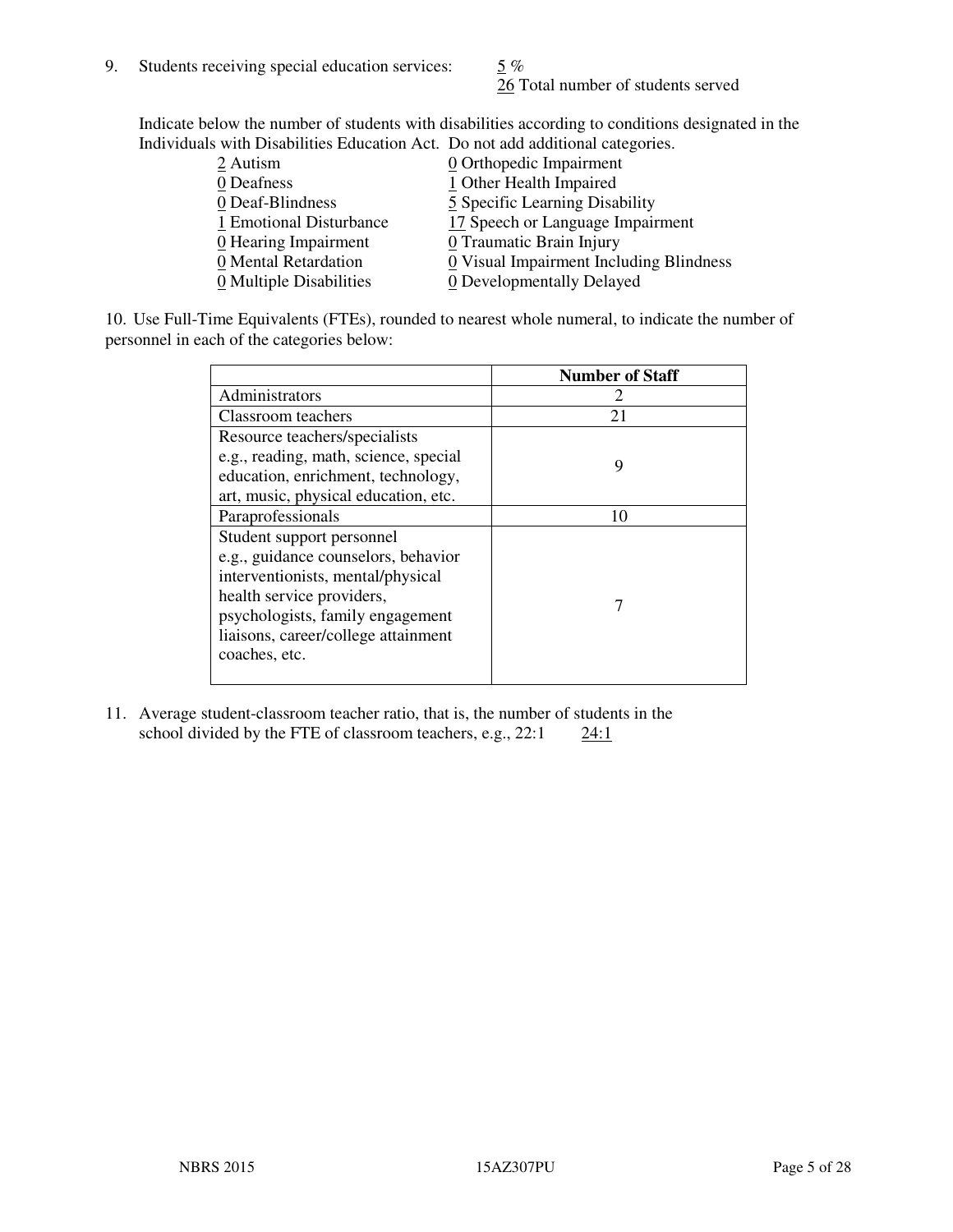12. Show daily student attendance rates. Only high schools need to supply yearly graduation rates.

| <b>Required Information</b> | 2013-2014     | 2012-2013       | 2011-2012 | 2010-2011 | 2009-2010 |
|-----------------------------|---------------|-----------------|-----------|-----------|-----------|
| Daily student attendance    | 98%           | 98%             | 98%       | 98%       | 98%       |
| High school graduation rate | $\gamma_{\%}$ | $\mathcal{V}_o$ | $0\%$     | 0%        | 0%        |

#### 13. **For schools ending in grade 12 (high schools)**

Show percentages to indicate the post-secondary status of students who graduated in Spring 2014

| <b>Post-Secondary Status</b>                  |       |
|-----------------------------------------------|-------|
| Graduating class size                         |       |
| Enrolled in a 4-year college or university    | በ‰    |
| Enrolled in a community college               | $0\%$ |
| Enrolled in career/technical training program | $0\%$ |
| Found employment                              | $0\%$ |
| Joined the military or other public service   | 0%    |
| Other                                         |       |

14. Indicate whether your school has previously received a National Blue Ribbon Schools award. Yes No X

If yes, select the year in which your school received the award.

15. Please summarize your school mission in 25 words or less: To provide a strong academic foundation for all students to excel, while ensuring a safe, supportive and caring environment, in partnership with families and community.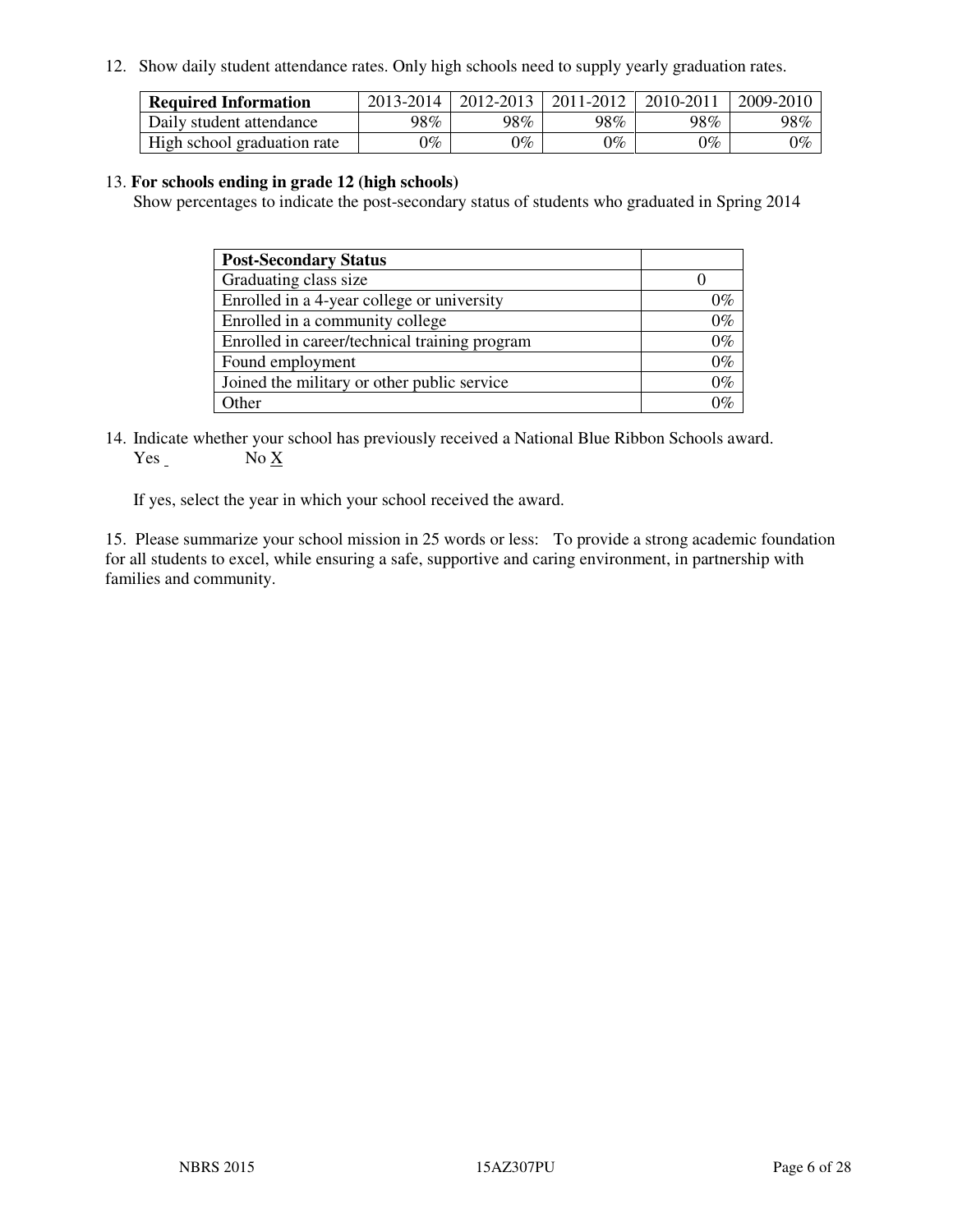# **PART III – SUMMARY**

Kyrene Traditional Academy (KTA) is the first and only Traditional Model School in the Kyrene District, located in Chandler, AZ. Since it's redesign and 're-opening' in 2012, it has proven to be an outstanding school, serving over 510 students in grades K-5. In just three years, KTA has become well-known for innovative and rigorous programs, after-school enrichment opportunities, and amazing parent and community support! In this short timeframe, we have added new programs and events while honoring the school's traditions.

KTA came to be as a re-imagined district school in 2011, when a group of teachers and administrators met, at the behest of the Kyrene School District, to develop a vision for a Traditional School. Our vision statement encapsulates what we would become: KTA students utilize fundamental and higher level thinking skills to achieve academic success. Students are respectful, self-disciplined, conscientious, and motivated members of society. A planning team met regularly throughout the 2011-12 school year to study, research, and design what the new Traditional Academy would offer.

For over 20 years, prior to 2012, KTA was Kyrene del Sureno, a 'regular' elementary school with strong traditions and achievement. It was a Title 1 school and the center of the neighborhood and community, providing tutoring, counseling, and support for basic needs. All of these supports and services continue at KTA, though we are no longer a Title 1 school. Our students represent many countries and backgrounds and 19 different languages are spoken at home! We are 35% White, 28% Hispanic, 13% Asian, 11% Black, 5% Native American. Students within our existing boundaries attend KTA as well as open enrollment students from within and outside our district. While there isn't an application, families must agree to the requirements of attending key school meetings and functions, supporting nightly homework and volunteering at school.

Since opening our doors as KTA in August 2012, we have set the bar high for student achievement and engagement. Strengths in these three years encompass academics, extra-curricular activities, innovation and parent participation. Academically, we are providing an exemplary and rigorous educational experience for all students. Since implementation of the Spalding Reading program, we have seen amazing growth across all grades in reading and language arts. In Math, we use the Saxon Math program in conjunction with other resources. Both Spalding and Saxon are rigorous, sequential and research-based programs that, in a short time, have yielded significant growth. We have added an innovative program for students achieving at higher levels through our Integrated Science, Technology, Engineering, and Mathematics (STEM) program, starting in second grade, which engages students in project based learning in architecture, physics, aeronautics and engineering. In grades 3-4-5 departmentalized groupings in language arts and mathematics allow students to work at one or two grade levels ahead while also ensuring they receive the essential components of their grade level standards.

Panther Academy is a unique after school program, with classes taught by our KTA teachers and staff. Classes are mixed grades, so students feel comfortable with peers and staff at different grades. Since transitioning to KTA, we have also revitalized our Student Council, added a chapter of National Elementary Honor Society, and rejuvenated our Science Fair, Spelling Bee and had our first Geography Bee! We have also added a yearly Celebration of Learning and conducted our first MultiCultural World Fair!

Our school climate at KTA is supportive and nurturing. Our school-wide positive behavior program provides consistent discipline and earned incentives, and has had such a positive impact that within the first quarter of our school transition to KTA, our student discipline referrals decreased by 75%! Incentives include our KTA School Store, 3B coupons for positive choices, and earned school-wide incentives. Our Student Council and National Elementary Honor Society play important roles in our school to support and enhance school climate. While these activities are for intermediate grades (3-4-5) they have an important connection to younger grades because they act as liaisons with students and classes in grades K-1-2 and they also tutor younger students.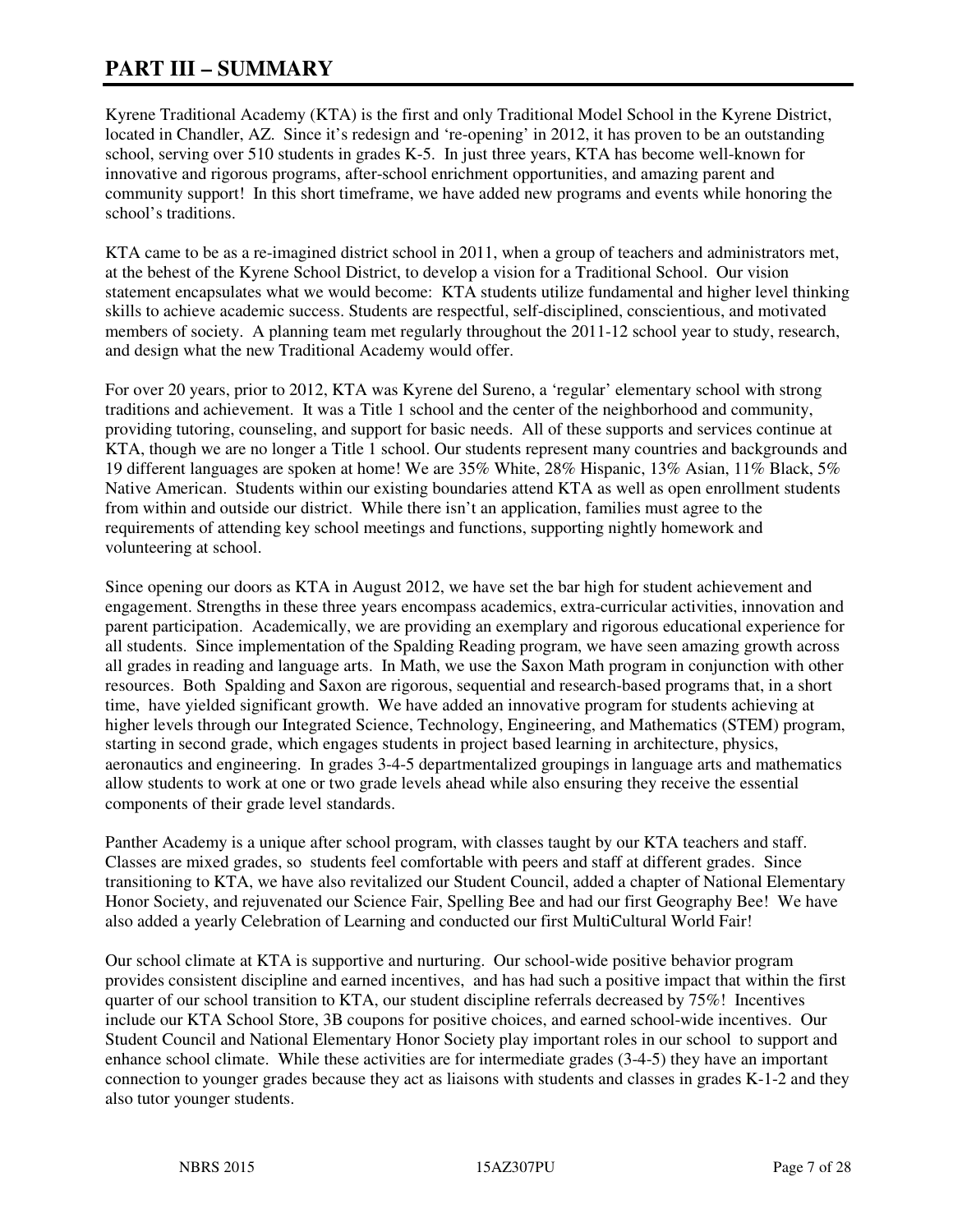Parent participation is another area that has increased and expanded and is a significant factor to our positive and successful transition. Current data tells us that in the first few months of this school year we had, on average, 523 parents volunteering per month at KTA! These parents averaged between 3-4 hours per month. This is a significant contribution to our school.

Citizens, Scholars, and Friends - this is our motto! Students recite this as part of our daily KTA Pledge and it is proudly displayed in our library. Our Principal and Assistant Principal provide focused leadership that puts children and families first. Our KTA family and community work hard to ensure the best possible opportunities for students and our teachers and staff are dedicated to make that happen! KTA is an amazing place!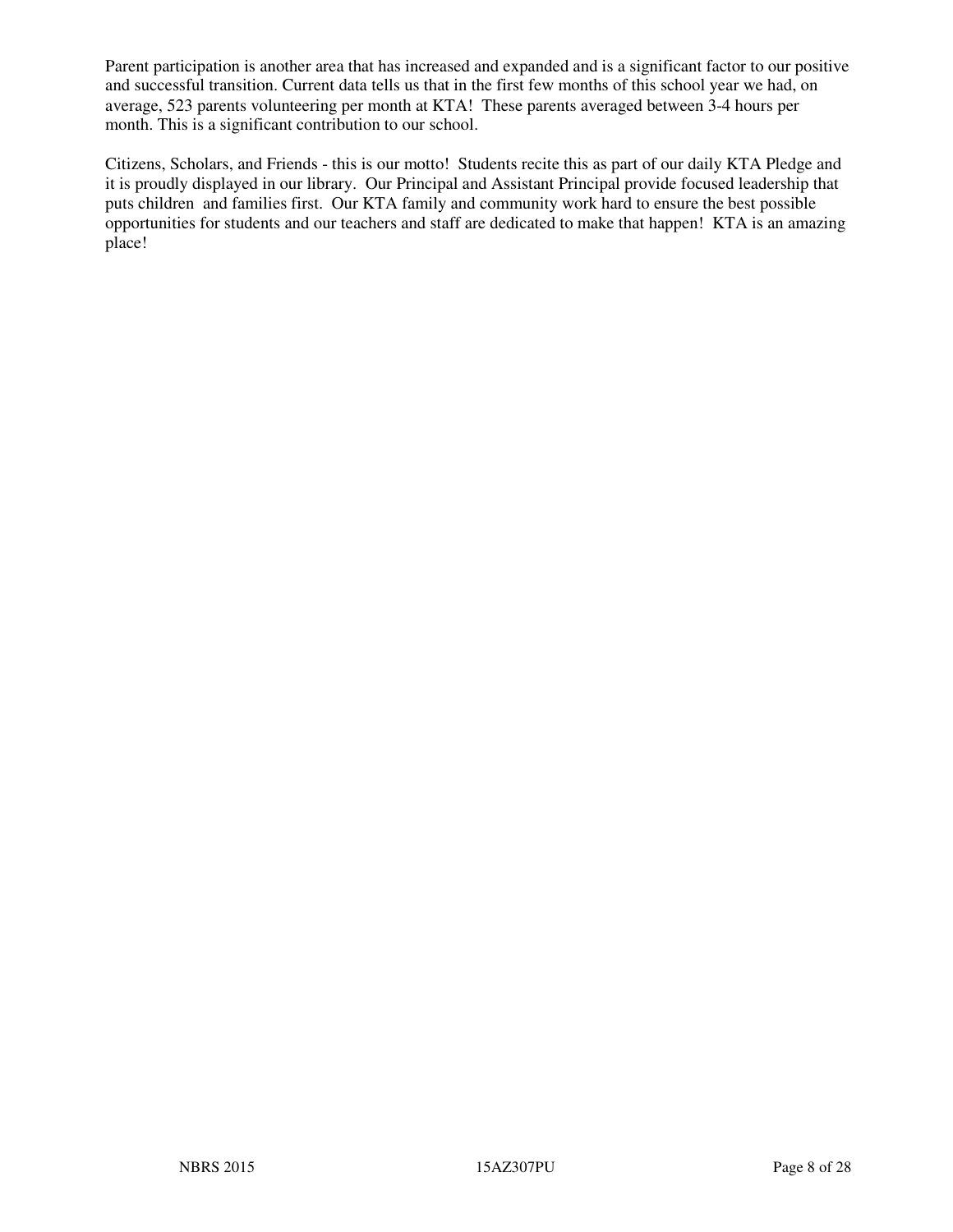#### **1. Core Curriculum:**

As a Traditional Model school, Kyrene Traditional Academy (KTA) teachers use highly structured programs and resources as they design rigorous and challenging educational opportunities for all students. Aligning to core and state curriculum standards, KTA teachers deliberately plan their lessons, units and year-long maps in a sequential and predictable manner. We are fully aligned to the Arizona College and Career Readiness Standards in core areas, in all grades.

English/Language Arts instruction at KTA begins with Spalding Reading/Phonics. Spalding is a highly engaging research-based method of teaching reading, phonics, and language that incorporates a systematic, sequential, multi-sensory approach, ensuring high expectations for all ability levels. The spelling lesson includes phonics and word composition in a very interactive, multi-sensory way. In the writing lesson teachers model and coach the composition process. The reading lesson teaches students to appreciate literature and teaches strategies of comprehension based on text structures and the unique elements inherent in narrative, informative and informative/narrative texts. Text elements are specifically taught, such as setting, plot, and characters and then integrated into formal writing. Kindergarten students begin learning all of the phonograms and in the primary grades (K-2) students master all of the letters and combinations of sounds and patterns. They read, write and say the sounds, integrating reading/writing/listening and speaking. Intermediate students (3-5) utilize and integrate the Spalding phonograms to master grammar, vocabulary, composition, spelling and word analysis. Students also learn recitation and public speaking by memorizing and presenting poems or text excerpts to their peers. Spalding also includes specific instruction in correct penmanship with cursive mastered by the end of third grade.

Students engage in the rich dialogue of Junior Great Books (JGB) lessons, as teachers challenge them to identify key ideas, provide details, recognize craft and structure of texts and integrate knowledge and ideas. Students are required to provide evidence and must support their responses with text based references. JGB lessons also provide the context within which reading and writing lessons and rigorous expectations are meaningfully integrated

In Mathematics, core resources include Saxon Math and Investigations in Math. Students may be accelerated a year or more above their current level, based on assessments and performance. Saxon relies on intensive daily practice and a structured curriculum that is highly sequential and spirals to effectively repeat and review essential skills. Students are expected to master facts and essential skills in a sequential manner, starting with addition/subtraction facts in primary grades and multiplication/division facts by third grade. While Saxon emphasizes algorithm mastery, Investigations and Cognitively Guided Instruction techniques focus on complex problem solving and multi step problems where students use their core knowledge in math and apply their skills.

Science instruction utilizes kits and 'hands on' materials to support students learning the essential Scientific Method while they study key content and units based on standards and grade level expectations. Students throughout all grades are engaging in scientific experiments and inquiry-based lessons. All students in grades 4 and 5 are required to develop and present at our Science Fair, which is a competitive opportunity for students to share their deep scientific understandings.

Social Studies instruction includes studies in culture, geography, history, American icons and symbols, civics, current events and government. Students learn and study the world around them to have a refined understanding and perspective of their past, present and future.

In the core areas of reading/language arts and mathematics, students are formally tested 1-2 times per quarter using standards based tools such as DIBELS and STAR Math, and other teacher created progress monitoring assessments. This data is used for differentiated groupings in both classroom based instruction and also for IFG (Instructional Focus Groups) at all grades in both reading/language arts and math, where teachers and para professionals provide small group systematic supportive instruction based on data and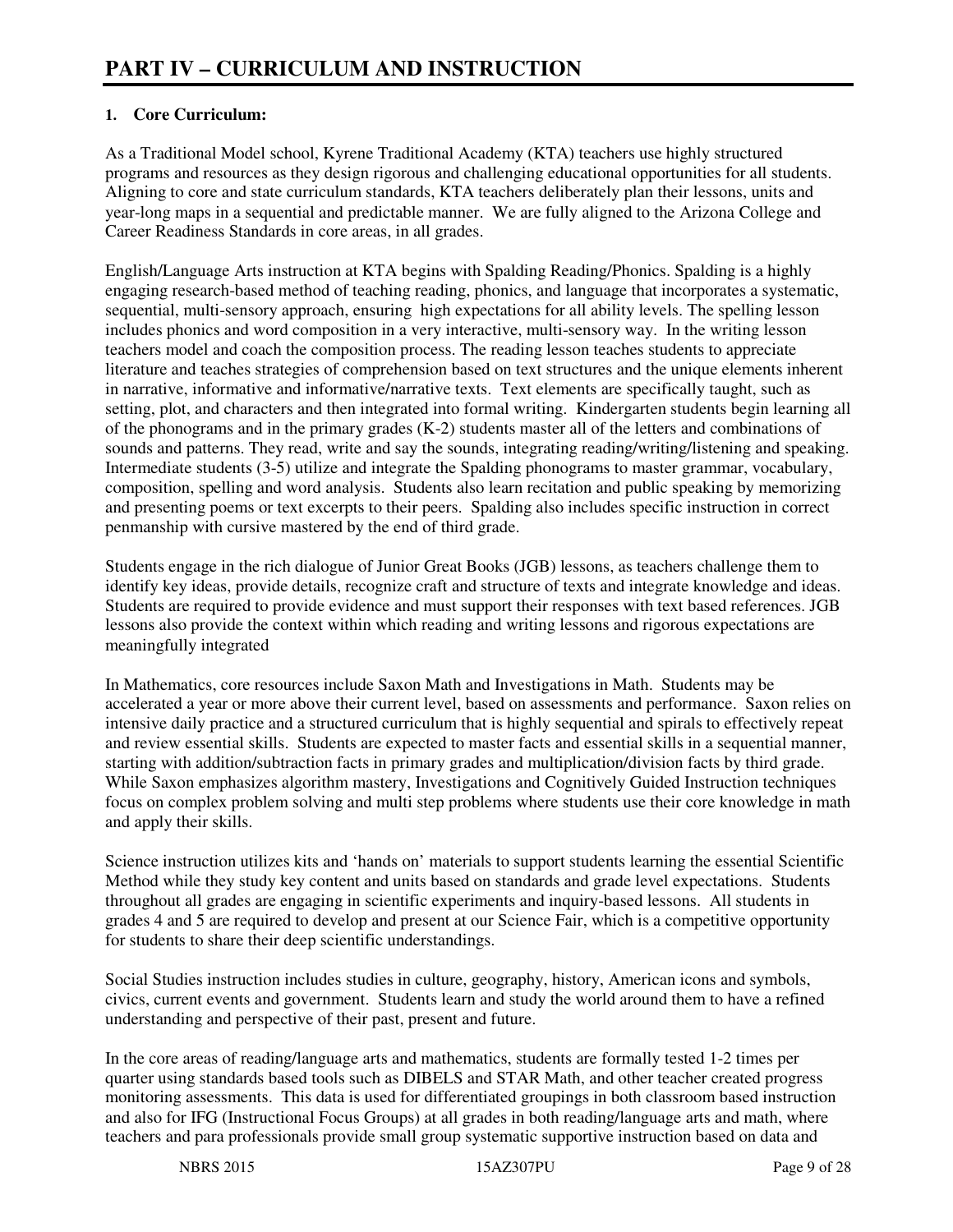student needs. These groups are provided daily for all students, to support students performing below expected levels and to enrich and enhance those performing above expected levels. Teachers and para professionals meet regularly to discuss progress and monitor/adjust groupings to ensure that students are receiving the support and enrichment that is appropriate. KTA is also fortunate to have half time reading and math coaches who meet with teachers to use data to plan instruction, to co- teach and model effective instruction, and to provide support for students in both reading and math content areas.

#### **2. Other Curriculum Areas:**

Special area subjects include art, music, physical education, computer lab, and library. Each class meets once per week for fifty minutes. Across the curriculum, students are challenged to integrate skills and organize content. Each special area class is taught by a highly trained and certified teacher specific to the subject area and content.

In library, students engage in informative and interactive lessons that review historical and geographical perspectives with many different literary genre. Fiction and Nonfiction resources are discussed and content is integrated in meaningful lessons as they read, write, and research. Students are guided to compare and contrast a variety of topics - many using the specific strategies of Thinking Maps, which are interactive, highly engaging graphic organizers. Higher leveled grades - third through fifth - venture more into the computer lab to interact with research on ejourneys. For instance, students "travel through time" to learn the historical perspective of solar, hydra, and wind power as well as the current ramifications for their use.

Technology rich classrooms and computer labs allow classroom teachers to facilitate instruction in the labs as they are supported by the library/media specialist and media technician. Teachers also partner and coteach with district technology teacher specialists who are experts in technology integration into curricular content. General computer programs like Typing Agent allow for additional practice and extra support with fine motor and typing fluency skills. Student work in the computer lab also supports in-class laptop work and helps the learning continue in-and-out of the classroom environment. Teachers see amazing benefits for cross curricular studies. Applications for science and social studies pull from the foundation of language arts skills to create presentations, powerpoints, and slideshows. Students in kindergarten have created individual slides which depict a tree changing through each of the four seasons. Each season was then supported by a text slide, and all slides were combined to create a slideshow - with transitions and music. This type of project-based opportunity encapsulates student learning with a meaningful product. Students were very proud to read and share their work with parents during student-led conferences. Similarly, the higher grades create a plethora of products and projects using a variety of applications where students are actively engaged and challenged. In one example, Webquests provide a set of questions for guided exploration of content and helps students internalize content as well as sharpen their technology skills. Students are creating websites, providing content for Instagram, and have created mini-movies posted on facebook!

Art instruction excites and engages students in the principles and discipline of art, while providing historical reference and opportunities for amazing student creativity and creation. Lessons incorporate fine motor skills, organization, writing and spatial awareness along with color, shading and artistic composition. Students are exposed to a variety of artists and art mediums. Art instruction also integrates Thinking Maps and higher level cognition and content area connections. Social studies units are correlated with art instruction, as in fourth grade where students study Arizona history and focus on Native American art and artists. A school wide art show each spring brings our school to live with amazing displays from every single student!

In Music, students sing, play a variety of instruments and recorders, and perform movement using The Orff Process. Students become musically literate as they learn to read and notate what they can already sing or play. They learn to evaluate and describe music they hear and perform. Students learn how to improvise and create a written composition as they grow in their musical skills. Students learn music vocabulary as they engage in singing and playing games in all grade levels. Our students have the opportunity to join the after school choir which is offered to intermediate grades. Fifth grade performs a grade-level concert and all grades take part in the Celebration of Learning.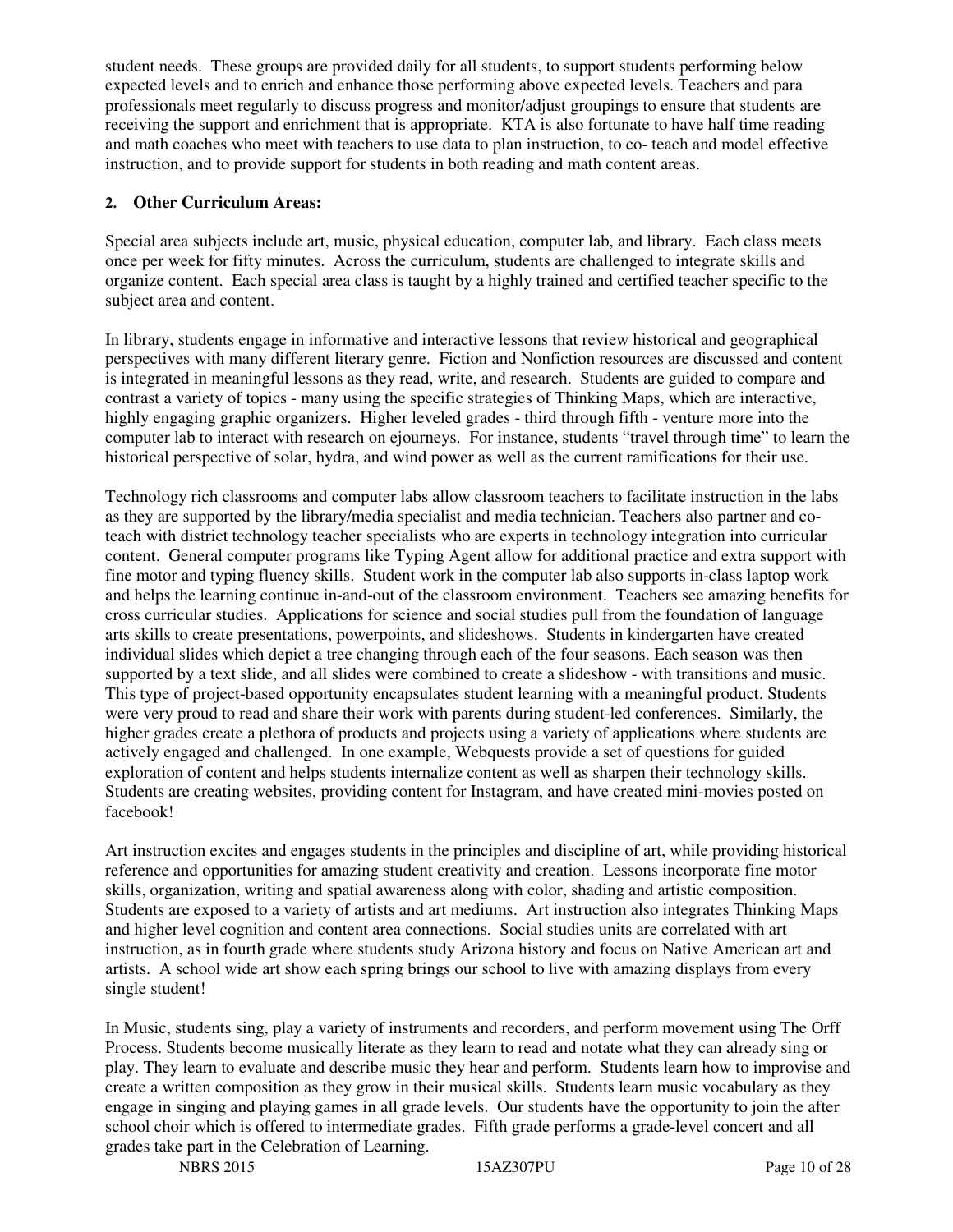Health and Physical Education provides students with the opportunity to acquire the skills necessary to make healthful decisions about a physically active lifestyle. Formal lessons encourage positive decision making, skill building, and healthy lifestyle choices. Through movement, students learn to cooperate and participate in team activities. KTA also offers several after school enrichment activities that encourage physical activity; such as Girls on the Run, Lifetime Sports, Ultimate Frisbee, and intramurals.

#### **3. Instructional Methods and Interventions:**

As essential core methodologies, Spalding and Saxon require classrooms to be arranged to facilitate direct instruction. At other times, more flexible groupings are encouraged. Learning goals and grading scales are posted and objectives supporting these learning goals are part of each day's lesson. Teachers refer to and monitor progress toward learning goals daily.

The foundation of Spalding is active engagement by the student after participating in teacher modeling and coaching in spelling, reading, and writing strategies. Students engage in oral phonogram and written phonogram practice with an emphasis on proper encoding. Spelling words are dictated and words are analyzed for syllable patterns and rules. Students use spelling words to compose sentences with varied structures and study word usage, parts of speech, and root and base words. Spalding reading instruction includes identifying elements of various types of text structures and applying effective reading strategies to improve fluency and literary appreciation. Spalding writing instruction uses a structured approach to engage students in writing prompted responses to texts. Students use templates and models as they are formally taught to master different writing structures.

Saxon Math is a highly-structured, spiraling approach. Students are led through a warm-up set of exercises which includes fluency practice, mental math and problem solving, then receive direct instruction on the day's concept. Students participate in guided practice and independent practice. Teachers also integrate other instructional approaches such as Math Investigations and Cognitively Guided Instruction, both of which encourage students to use different ways to solve complex and multi step problems, thus ensuring a student's exposure to math is varied and comprehensive.

Structures for differentiation, intervention, and individualization are in place for reading/language arts and math through the IFG (Instructional Focus Groups) that are scheduled for all students daily. Regular assessments are done with students to place and then monitor/adjust the differentiated groupings to ensure the appropriate level of instruction and challenge for each student. Teachers and para professionals provide this small group, focused instruction which includes scaffolding, repetition, alternate pacing, explicit instruction, project-based learning and alternate programs if needed. All students are afforded opportunities for tiered instruction (tier 1, 2 or 3) based on data and student need. Tier 1 is within the classroom setting for all students while tiers 2 and 3 utilize the expertise of our resource teachers, paraprofessionals, tutors, and volunteers to provide very focused small group or individualized instruction.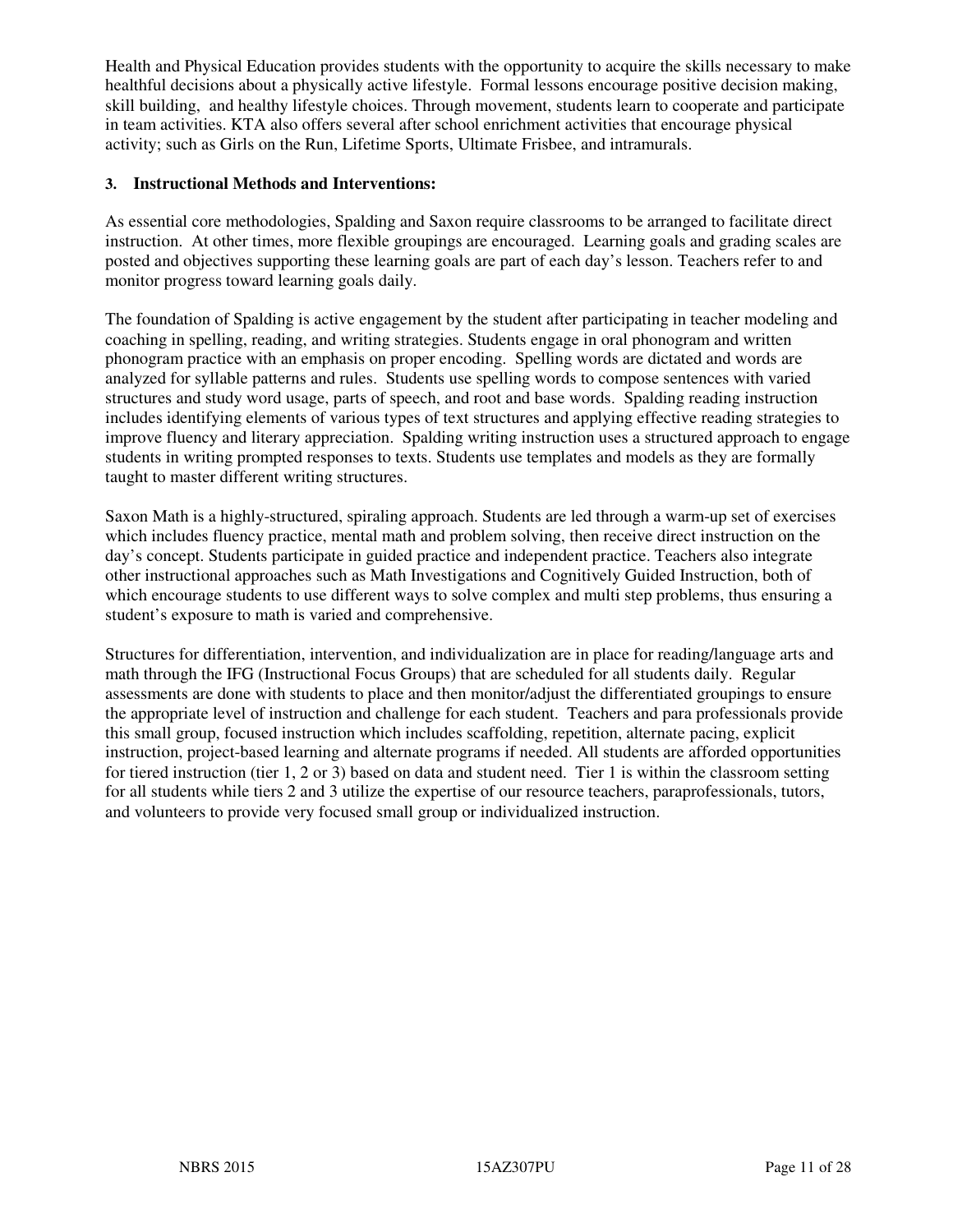#### **1. Assessment Results Narrative Summary:**

Arizona's Instrument to Measure Standards (AIMS) has been our mandated test for over five years. In 2015, we are transitioning to AzMerit. All data discussed in this application is based on AIMS. AIMS assessments focus on the AZ State Standards (predating the College and Career Readiness Standards, or 'Common Core'). Students may achieve 'Exceeds Standards', 'Meets Standards', 'Approaches Standards' or ' Falls Far Below Standards'.

Since transitioning to KTA in 2012, data is showing positive trends and increases in achievement. In analyzing 5 year trends in both math and reading, Asian students and White students outperform other subgroups.

In math, 3rd and 5th grade African American students show consistent gains, however 4th grade African American students and Hispanic students continue to show an achievement gap. Trends show that they are making growth as individual subgroups. African American students are on trend to bridge this gap by fifth grade. Hispanic students are increasing in proficiency each year. Skills are monitored quarterly and students are provided tiered targeted individualized interventions to focus on areas of need. One key intervention strategy is Instructional Focus Groups (IFG) where students are placed in leveled groups and given specific targeted instruction based on our District math benchmark assessment (STAR Math). Paraprofessionals work alongside teachers and volunteers in the target classrooms to provide support based on student needs. In reading, African American student data is stable indicating that interventions are working to close the gap. Hispanic students in 3rd grade are performing comparatively with peers, however in 4th and 5th grade an achievement gap surfaces. Similar to math, Hispanic students are showing gains a subgroup and African American students are on trend to bridge the gap by 5th grade. We have worked to close the gap using IFG groups in reading as well and by providing target pull out groups for students who are identified as needing a high level of support. These students receive research based instruction from our paraprofessionals and teachers in small groups or one on one based on need.

Smaller subgroups (less than 10%) Native American and 'two or more' students are performing at or above their peers in reading and math.

#### **2. Assessment for Instruction and Learning and Sharing Assessment Results:**

At KTA we use a variety of assessments to inform our planning and make instructional decisions. To begin each year we analyze testing data (AIMS and district benchmarks) and by grade, we select 2-3 target areas for focus for the year. We create a school improvement plan (SIP) focused on standards. We set goals, outline strategies to achieve those goals and create action plan steps with timelines for monitoring. Teachers develop learning goals and scales, and work throughout the year to move students to proficiency. Students are given formative assessments throughout the year to monitor their progress on target skills that will help move them to proficiency. We have also incorporated equity strategies to our SIP to make sure that teachers are using clearly defined strategies focused on the needs of our diverse population.

All students take benchmark assessments four times a year in reading and math. We use the Dynamic Indicator of Basic Early Literacy Skills (DIBELS) for reading which helps identify our intensive and strategic students. These students receive tiered interventions to fill in gaps in their learning. Interventions could include but are not limited to small groups, Spalding, SIPPS, Read Naturally, targeted academic vocabulary practice and others. STAR math data is used to place our students in leveled IFG (Instructional Focus Groups) groups. Detailed data reports identify skills or standards the students are deficient in, and teachers and paraprofessionals design intervention lessons and units to fill in the gaps. We continue the iterative process of assessment/review/refine/modify to address student needs and group interventions.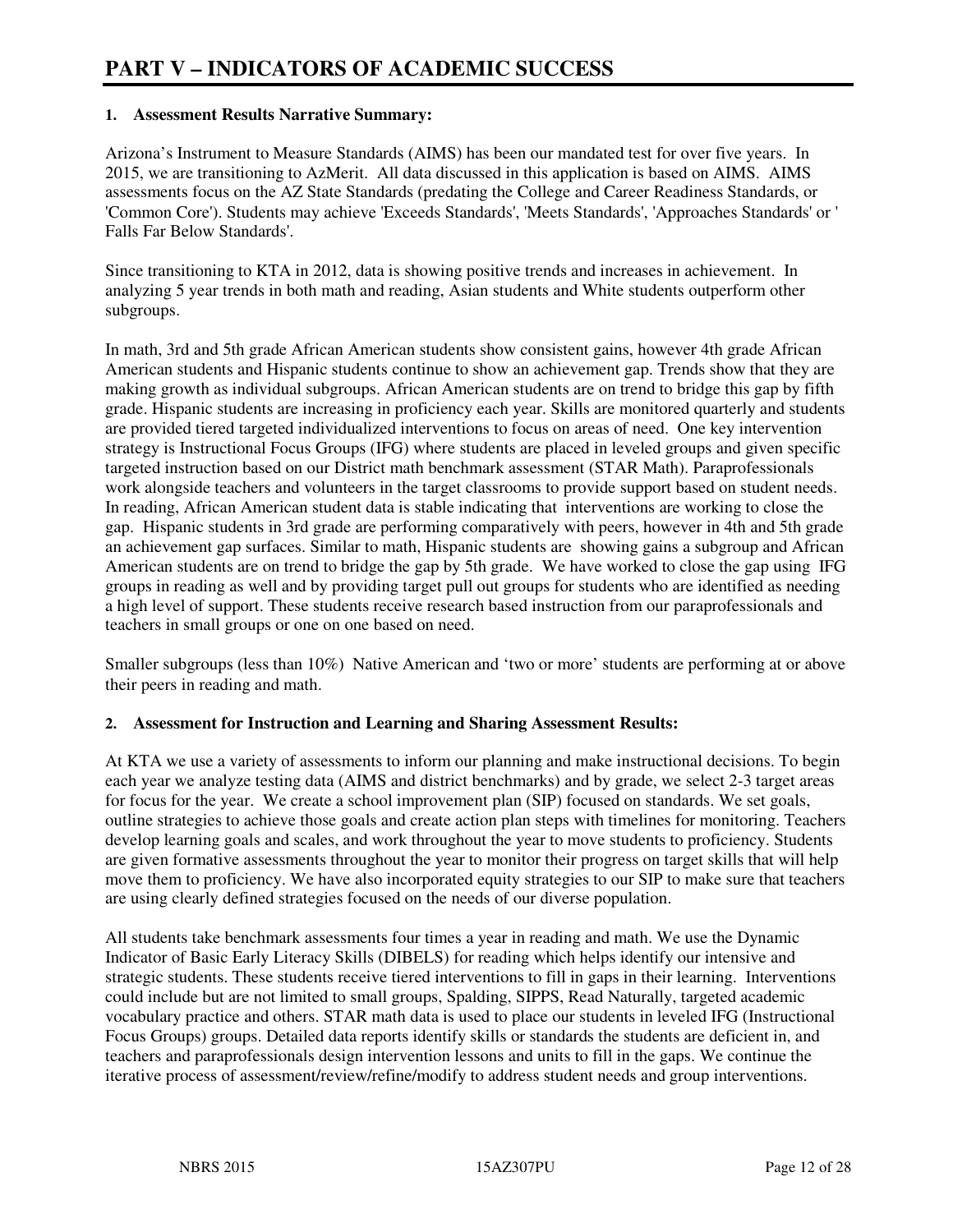Data review meetings are held within grade levels along with our reading and math coaches as we review and refine student supports. Parents are involved and informed through meetings, conferences, emails and formal communications. We value parental input and involvement and often provide 'at home' materials to assist parents in their follow up with students. We celebrate student success with certificates, school store coupons and special student lunches.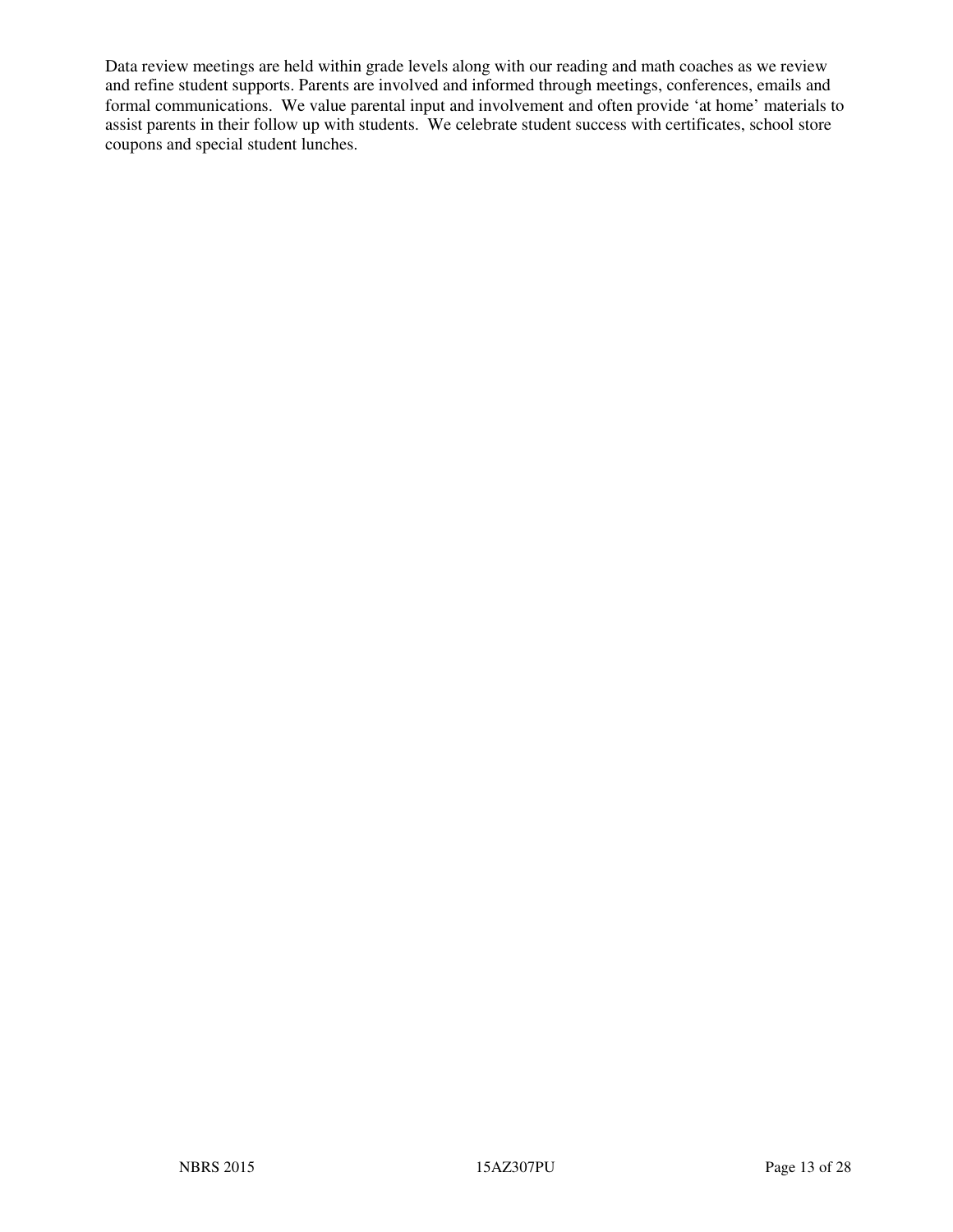#### **1. School Climate/Culture**

KTA school culture is defined by inclusion, engagement, and enthusiasm for learning. There are high expectations of behavior and content rigor for every single student. We have 510 students, each with their own needs, interests, and socio-economic/familial factors.

To maintain a safe haven for learning, expectations and guidelines are published in the school handbook and KTA implements the Positive Behaviors Interventions and Support System (PBIS) of behavior management. Students become involved in self monitoring behavior and all staff members model by example. School uniforms have created a greater sense of unity and feeling of inclusion among students as well as a notable improvement in student behavior causing a dramatic decrease in discipline referrals.

KTA implements the 3B's of behavior – Be Safe, Be Respectful, Be Responsible. Students are rewarded for positive behavior with 3B Coupons to be used at the school store. Meeting student social/emotional needs is at the heart of the Life Skills for Learning Program, which provides explicit vocabulary and context for traits such as perseverance and integrity. We teach students what it means to have integrity and give examples in student-friendly language. We follow up and reinforce the life skills throughout all contexts in school and parents carry it over at home. Our life skills framework is supported through incentives such as Principal's Lunch and peer tutoring. The entire staff has been trained in the PBIS system and the Life Skills program.

Our after-school Panther Academy is taught by KTA staff. It includes the Panther Pride Chorus, Student Council, Chess Club, Art Masterpiece, Girl Scouts and Students Learning Urban Gardening (SLUG) where students make healthy nutritional choices through growing and harvesting organic fruits and vegetables. We've revitalized our Science Fair and Spelling Bee and added a Geography Bee and our spring Celebration of Learning to celebrate academic achievement.

To meet academic needs and to provide for all levels of instruction, Instructional Focus Groups (IGF) utilize our Spalding and Saxon resources in uninterrupted blocks - allowing for greater fidelity and continuity school wide. Our master schedule is crafted for individualization, differentiation, and support from paraprofessionals, coaches, tutors and volunteers.

Teacher input and involvement is valued and respected through our Team Leader structure, a representative body with members from each group participating in regular meetings to share ideas, perspectives, and give input for decisions on scheduling, instruction, professional growth, budget, parental involvement, dress code and other logistical aspects of school. Staff members are celebrated and acknowledged regularly at staff meetings, with an 'affirmation book' and with individual cards and recognitions.

#### **2. Engaging Families and Community**

KTA encourages strong engagement with its families and the larger community. The continued growth and revitalization of our campus has fostered an energetic environment within our neighborhood community. A cornerstone of our traditional model is active parental involvement. Families at KTA have volunteer hour requirements which can be met in a variety of ways and encourage greater family involvement. In just the first few months of this school year, parents contributed over 550 hours of service to our school! KTA requires attendance by parents at key meetings such as: Meet the Teacher Night and Curriculum Night. These mandatory meetings help ensure the success of students and our school. Partnership goals and action plans for training our volunteers are collaboratively developed through regular meetings, communications and connections with our vibrant Parent-Teacher Organization (PTO). PTO also provides a forum for parents, teachers, and organizations to discuss issues and contribute time, ideas and efforts on behalf of KTA. PTO also organizes amazing community events such as the Fall Festival, dances, Book Fair and others.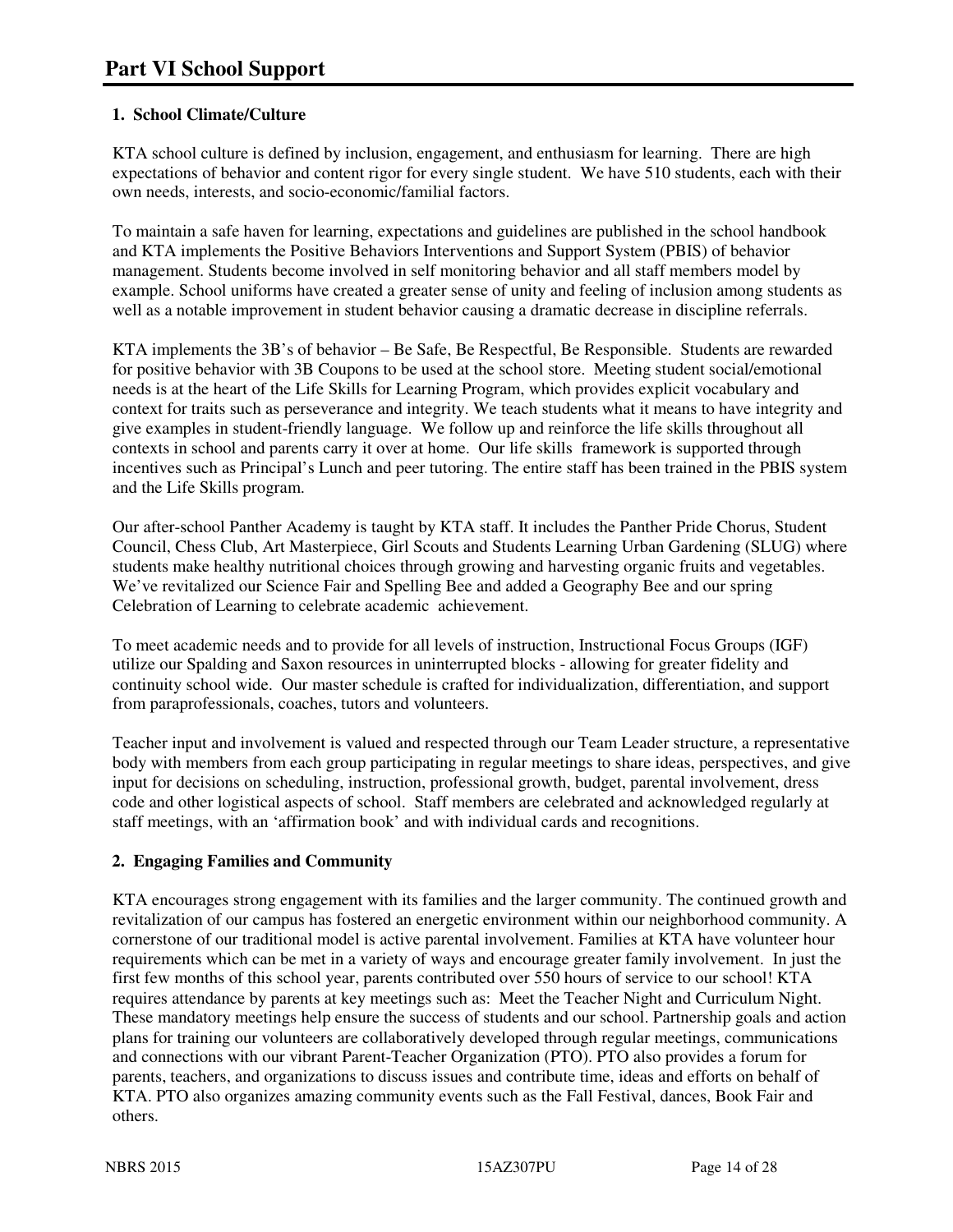Communication is key for any successful organization and at KTA, we pride ourselves on positive and proactive communication. Our Panther Press weekly newsletter is sent home via our email list serve (or hard copy by request) and includes key information in a timely mode. Teachers all send home regular class newsletters, our PTO holds regular open meetings and our site council is active and engaged in the operations of our school.

KTA has formed and continually fosters community partnerships with such businesses as Chandler Bible Church, Intel, Jamba Juice, Dollar Mania, School Cents from Chandler Fashion Square Mall, and Lowe's. These organizations provide the school with a variety of supports and assistance. The Chandler Bible church provides tutoring for approximately 130 students at KTA. Our Parents Assisting Learning of Students (PALS) program supports teachers in developing classroom materials.

Our business partnerships help KTA in many ways. Intel assists with end-of-year classroom cleanouts and was instrumental in establishing our school's organic garden, one of our many after-school clubs. Jamba Juice and Dollar Mania provide much needed financial donations. School Cents through Chandler Fashion Center allows us to earn points for dollars spent by KTA families at the mall. These partnerships also provide volunteers for school events and during school hours. Ultimately these partnerships have an overwhelming positive impact on KTA. Our students are excited to be part of such an energetic environment and take pride in the fact that the community clearly values our school.

#### **3. Professional Development**

Professional development occurs in a multi-faceted way at KTA. The Kyrene School District (KSD) provides professional development (PD) to help implement the goals and initiatives and support current programs and curriculum. KTA teachers are encouraged to continually make use of these professional development opportunities. Within the last 2 years, our teachers participated in training on Professional Learning Communities (PLC), Positive Behavior Intervention System (PBIS), and Thinking Maps and have become leads for these initiatives at our school.

Because KSD has made technology a priority, they also provide significant, consistent and ongoing PD for software and technology. Most recently, teachers were offered opportunities to learn about Google Docs and how to implement Docs in the classrooms to facilitate sharing of student projects and ideas, as well as staff materials. Our site technology teacher specialist works directly with teachers and students to implement new ideas and resources such as Google Docs in student-friendly projects and activities.

At KTA the teacher evaluation process and professional growth are merged into one function under the Marzano model. All teachers identify areas to target for their professional growth based on the Marzano structure as they develop their personal Professional Growth Plans (PGP). Throughout the year, KTA provides mentor support and small group workshops led by mentors to assist teachers in developing their own skills and strategies to better support student progress.

Realizing that teachers have different professional growth needs, our math and reading coaches tailor their work with the teachers in individualized ways through meetings, coaching sessions, modeling and coteaching. They meet weekly with administration to design, refine and discuss professional growth for teachers and staff. All teachers and teams meet with our coaches to plan and execute exciting and challenging lessons, while co teaching opportunities build teachers' capacities and skills and their confidence!

Our school improvement plans (SIP) involve setting school-wide goals, identifying action plan steps, and measuring progress towards these goals. The SIP provides the framework and guiding support for our work with students, and teachers, coaches and administrators target PD opportunities specifically aligned to SIP goals, which are then tracked with student data. We can follow data to ensure that our PD efforts are making the impact we intend on student growth.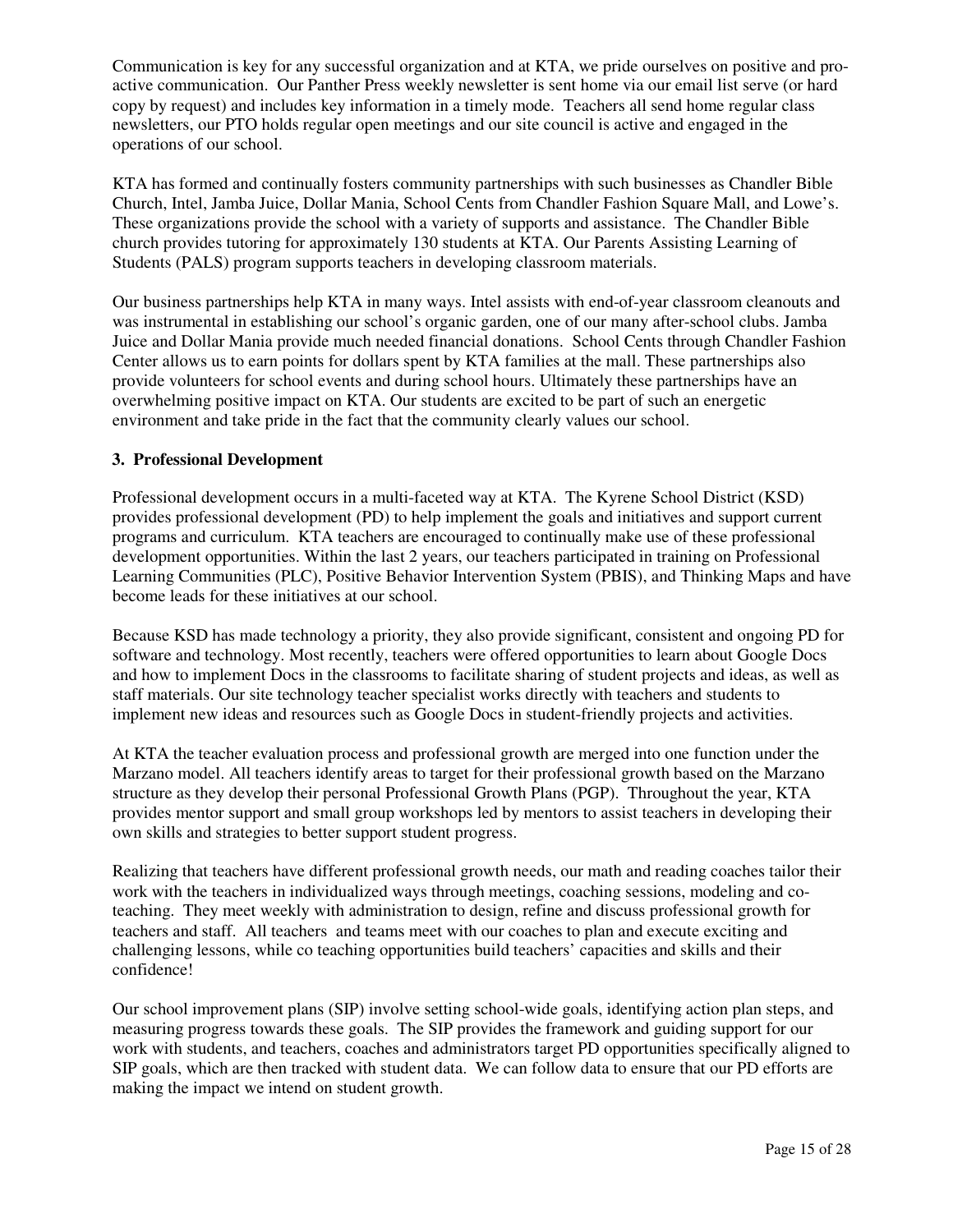Over the past three years, our focus for teacher PD has been on those aspects of our program that are unique to our traditional approach: Spalding Reading, Saxon Math and Junior Great Books. All teachers attend and actively participate in the training, regular follow up, on site mentoring and continued improvement of skills. These are long term implementations and will continue in the next few years.

#### **4. School Leadership**

Our leader and principal is a driving force behind our school's successful transition from a standard public school to a traditional academy. She is actively engaged in all aspects of our school and is a dynamic and positive advocate for Kyrene Traditional Academy (KTA). Our principal and assistant principal are an engaged, involved and highly visible team. Our principal values the input and involvement of all staff and structures are in place at KTA to ensure opportunities for engaged and thoughtful collaborative decision making. The office team, including the secretary, attendance clerk, health assistant and building manager in addition to administrators, meets regularly on areas of scheduling, budget and long range planning. The team is cross trained and highly supportive of each other.

One of the many strengths of KTA's leadership philosophy is the structure in place for collaborative decision-making. Many decisions are made by the Team Leaders. Grade levels, special areas, and instructional aides are grouped in teams. They identify their representatives, share duties, and rotate involvement so that everyone has opportunities to represent their team. The Team Leaders share ideas, give perspectives, and discuss input for decisions ranging from instructional focus, professional growth, and logistical aspects of the school. Setting goals, identifying action plan steps, and measuring progress towards these goals involves all staff. Our School Improvement Plan (SIP) provides the larger framework and guiding support for all our work with students in both academic and social/behavioral areas. In our day-to-day work with teachers and students, we are continually setting goals, identifying the action steps to get there, and ensuring our progress towards these goals.

There are many avenues for teachers, staff, and parents to contribute and participate in both formal and informal ways to engage in leadership activities at KTA. As key stakeholders, all of these groups have varied and important perspectives and expertise to bring to bear for the benefit of our school and community as a whole. Our PTO meets regularly with their membership and the principal attends and actively participates in all meetings. Decisions are made collaboratively with students are the heart of all decisions. Our Site Council also meets regularly and involves parents and community members in discussion and decisions around instructional planning, visioning and goal setting.

The result of this inclusive philosophy which engages and welcomes all stakeholders has been a dramatic increase in student success. Test scores are up and discipline referrals have significantly dropped. KTA's students are thriving in an environment with a cohesive and enthusiastic team of staff and parents guided by a strong leadership structure.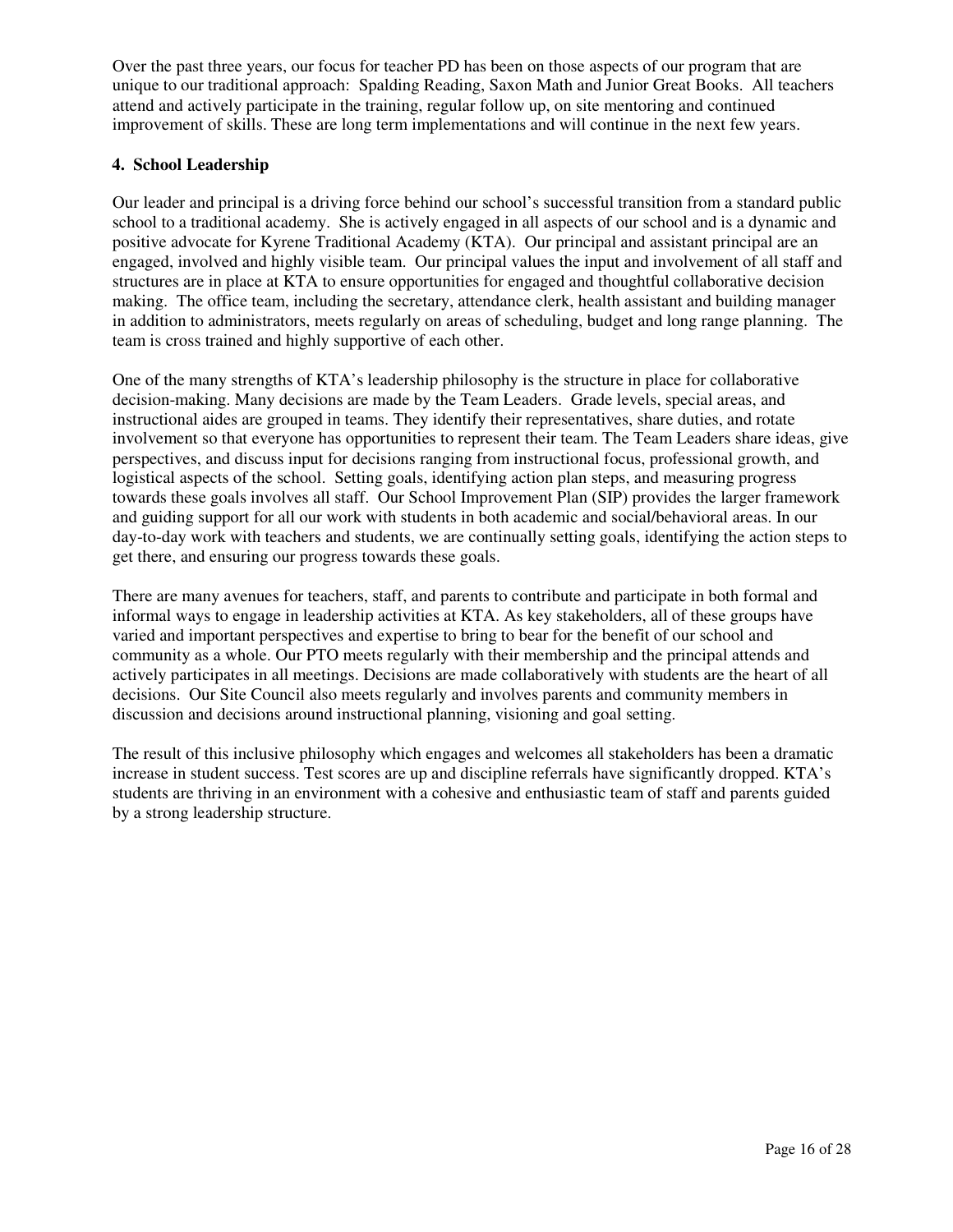# **Subject:** Math **Test:** AIMS-Arizona Instrument to Measure the Standards **All Students Tested/Grade:** 3 **Edition/Publication Year:** N/A **Publisher:**

| School Year                      | 2013-2014      | 2012-2013    | 2011-2012        | 2010-2011      | 2009-2010    |
|----------------------------------|----------------|--------------|------------------|----------------|--------------|
| Testing month                    | Apr            | Apr          | Apr              | Apr            | Apr          |
| <b>SCHOOL SCORES*</b>            |                |              |                  |                |              |
| Meets Standards and above        | 88             | 88           | 76               | 82             | 82           |
| <b>Exceeds Standards</b>         | 53             | 38           | 29               | 22             | 36           |
| Number of students tested        | 72             | 72           | 59               | 60             | 68           |
| Percent of total students tested | 100            | 99           | 100              | 100            | 100          |
| Number of students tested with   |                |              |                  |                |              |
| alternative assessment           |                |              |                  |                |              |
| % of students tested with        | $\overline{0}$ | $\mathbf{0}$ | $\overline{0}$   | $\theta$       | $\mathbf{0}$ |
| alternative assessment           |                |              |                  |                |              |
| <b>SUBGROUP SCORES</b>           |                |              |                  |                |              |
| 1. Free and Reduced-Price        |                |              |                  |                |              |
| Meals/Socio-Economic/            |                |              |                  |                |              |
| <b>Disadvantaged Students</b>    |                |              |                  |                |              |
| Meets Standards and above        | 33             | 43           | 33               | 70             | 71           |
| <b>Exceeds Standards</b>         |                |              |                  | 19             | 38           |
| Number of students tested        | 26             | 30           | 22               | 27             | 34           |
| 2. Students receiving Special    |                |              |                  |                |              |
| <b>Education</b>                 |                |              |                  |                |              |
| Meets Standards and above        |                |              |                  |                |              |
| <b>Exceeds Standards</b>         |                |              |                  |                |              |
| Number of students tested        |                |              |                  |                |              |
| 3. English Language Learner      |                |              |                  |                |              |
| <b>Students</b>                  |                |              |                  |                |              |
| Meets Standards and above        |                |              |                  |                |              |
| <b>Exceeds Standards</b>         |                |              |                  |                |              |
| Number of students tested        |                |              |                  |                |              |
| 4. Hispanic or Latino            |                |              |                  |                |              |
| <b>Students</b>                  |                |              |                  |                |              |
| Meets Standards and above        | 71             | 84           | 72               | 67             | 72           |
| <b>Exceeds Standards</b>         | 35             | 28           | 28               | 11             | 27           |
| Number of students tested        | 17             | 25           | 18               | 18             | 18           |
| 5. African-American              |                |              |                  |                |              |
| <b>Students</b>                  |                |              |                  |                |              |
| Meets Standards and above        | 78             | 63           | 62               | 100            | 100          |
| <b>Exceeds Standards</b>         | 33             | 12           | 22               | 50             | 50           |
| Number of students tested        | 9              | 8            | 9                | $\overline{4}$ | 5            |
| <b>6. Asian Students</b>         |                |              |                  |                |              |
| Meets Standards and above        | 100            | 100          | 100              | 75             | 100          |
| <b>Exceeds Standards</b>         | 100            | 70           | $\boldsymbol{0}$ | 25             | 25           |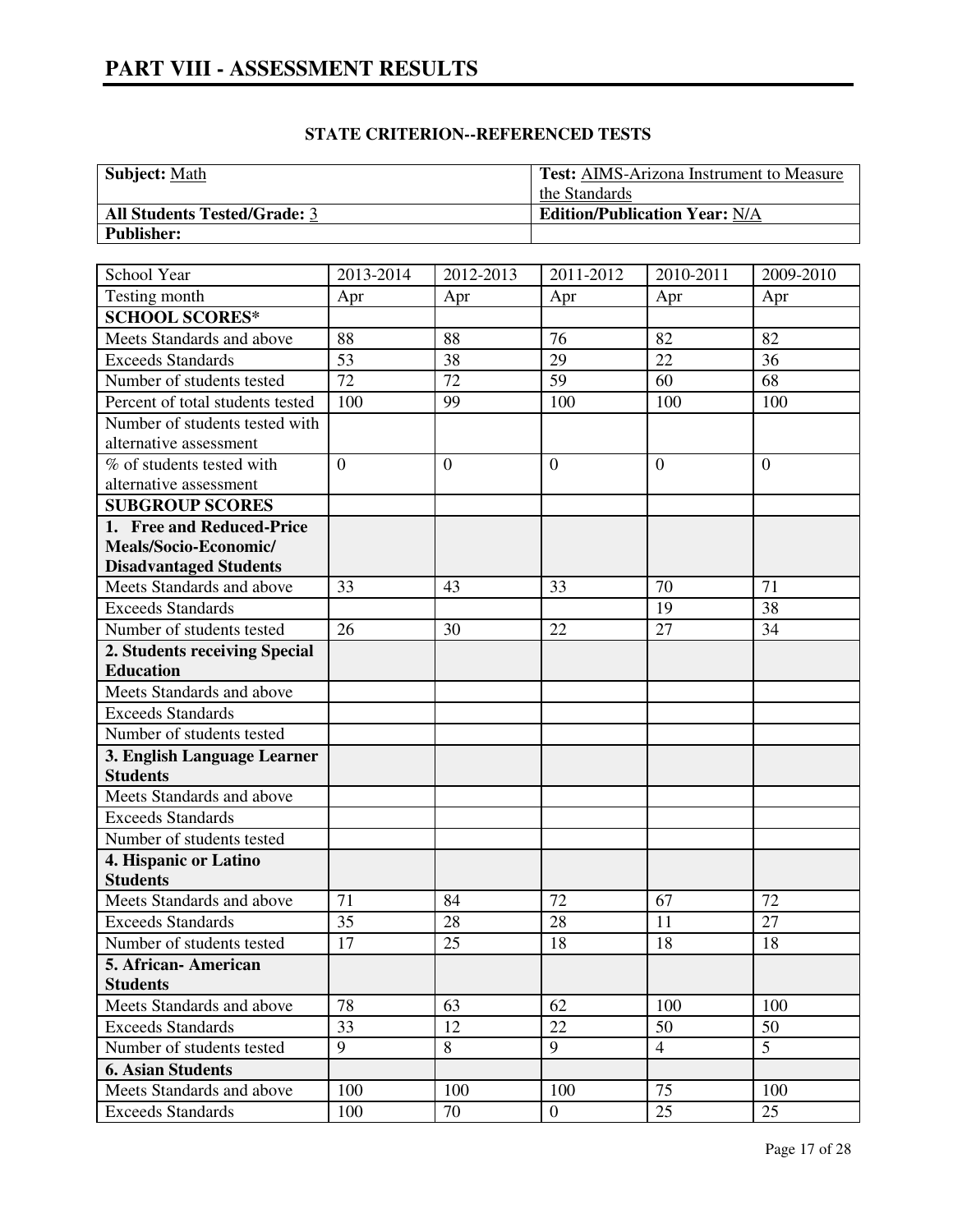| School Year                      | 2013-2014 | 2012-2013 | 2011-2012      | 2010-2011      | 2009-2010      |
|----------------------------------|-----------|-----------|----------------|----------------|----------------|
| Number of students tested        | 8         | 10        | $\overline{2}$ | $\overline{4}$ | $\overline{4}$ |
| 7. American Indian or            |           |           |                |                |                |
| <b>Alaska Native Students</b>    |           |           |                |                |                |
| Meets Standards and above        |           |           |                |                |                |
| <b>Exceeds Standards</b>         |           |           |                |                |                |
| Number of students tested        |           |           |                |                |                |
| 8. Native Hawaiian or other      |           |           |                |                |                |
| <b>Pacific Islander Students</b> |           |           |                |                |                |
| Meets Standards and above        |           |           |                |                |                |
| <b>Exceeds Standards</b>         |           |           |                |                |                |
| Number of students tested        |           |           |                |                |                |
| 9. White Students                |           |           |                |                |                |
| Meets Standards and above        | 100       | 95        | 88             | 86             | 82             |
| <b>Exceeds Standards</b>         | 72        | 50        | 35             | 26             | 44             |
| Number of students tested        | 25        | 22        | 26             | 29             | 29             |
| 10. Two or More Races            |           |           |                |                |                |
| identified Students              |           |           |                |                |                |
| Meets Standards and above        |           |           |                |                |                |
| <b>Exceeds Standards</b>         |           |           |                |                |                |
| Number of students tested        |           |           |                |                |                |
| 11. Other 1: Other 1             |           |           |                |                |                |
| Meets Standards and above        |           |           |                |                |                |
| <b>Exceeds Standards</b>         |           |           |                |                |                |
| Number of students tested        |           |           |                |                |                |
| 12. Other 2: Other 2             |           |           |                |                |                |
| Meets Standards and above        |           |           |                |                |                |
| <b>Exceeds Standards</b>         |           |           |                |                |                |
| Number of students tested        |           |           |                |                |                |
| 13. Other 3: Other 3             |           |           |                |                |                |
| Meets Standards and above        |           |           |                |                |                |
| <b>Exceeds Standards</b>         |           |           |                |                |                |
| Number of students tested        |           |           |                |                |                |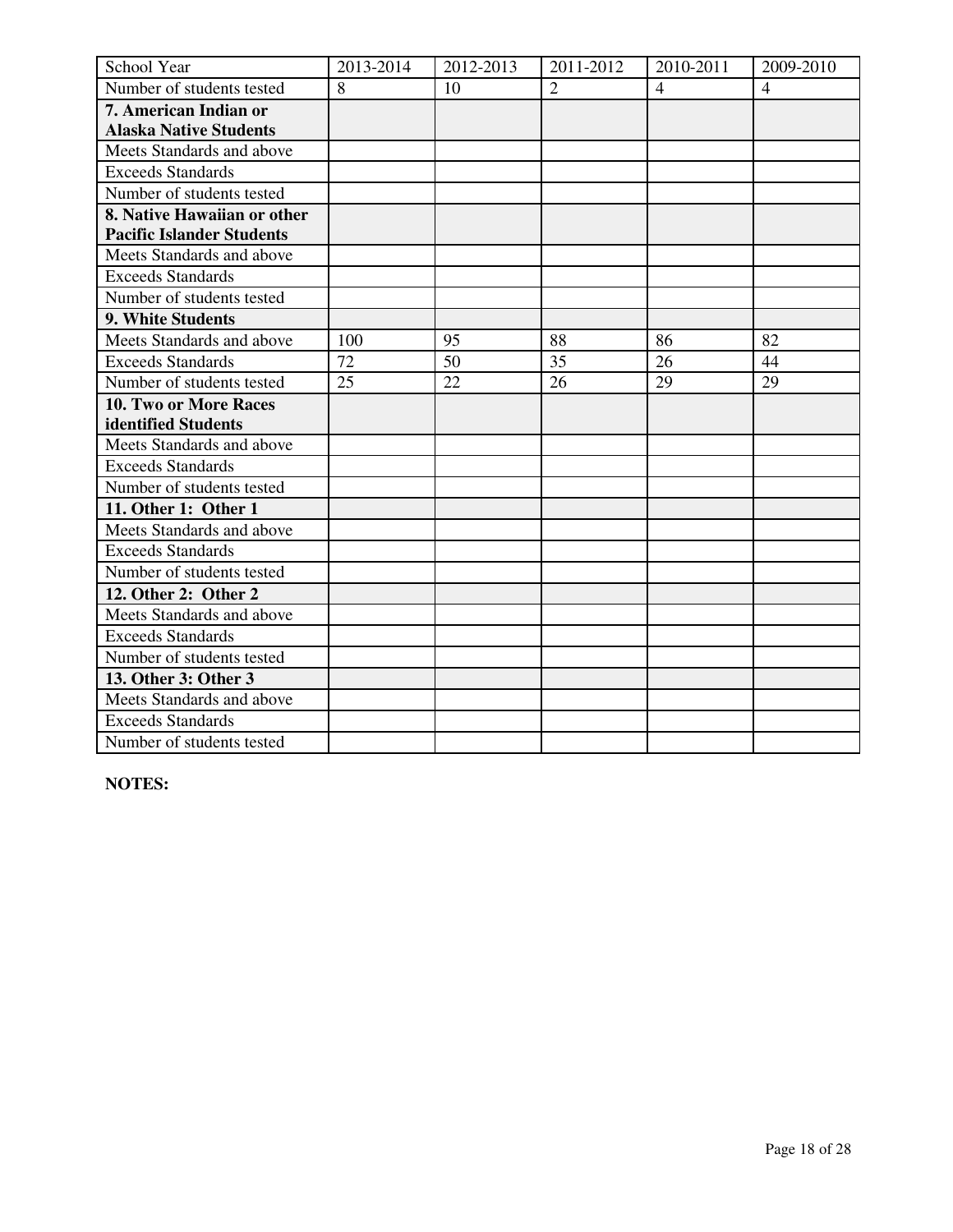| <b>Subject: Math</b>                | <b>Test:</b> AIMS-Arizona Instrument to Measure |  |  |
|-------------------------------------|-------------------------------------------------|--|--|
|                                     | the Standards                                   |  |  |
| <b>All Students Tested/Grade: 4</b> | <b>Edition/Publication Year: N/A</b>            |  |  |
| <b>Publisher:</b>                   |                                                 |  |  |

| School Year                                            | 2013-2014             | 2012-2013      | 2011-2012      | 2010-2011      | 2009-2010      |
|--------------------------------------------------------|-----------------------|----------------|----------------|----------------|----------------|
| Testing month                                          | Apr                   | Apr            | Apr            | Apr            | Apr            |
| <b>SCHOOL SCORES*</b>                                  |                       |                |                |                |                |
| Meets Standards and above                              | 75                    | 81             | 68             | 84             | 75             |
| Exceeds Standards                                      | 33                    | 45             | 19             | 51             | 35             |
| Number of students tested                              | 76                    | 62             | 59             | 65             | 60             |
| Percent of total students tested                       | 100                   | 99             | 100            | 100            | 100            |
| Number of students tested with                         |                       |                |                |                |                |
| alternative assessment                                 |                       |                |                |                |                |
| % of students tested with                              | $\overline{0}$        | $\overline{0}$ | $\overline{0}$ | $\overline{0}$ | $\mathbf{0}$   |
| alternative assessment                                 |                       |                |                |                |                |
| <b>SUBGROUP SCORES</b>                                 |                       |                |                |                |                |
| 1. Free and Reduced-Price                              |                       |                |                |                |                |
| Meals/Socio-Economic/                                  |                       |                |                |                |                |
| <b>Disadvantaged Students</b>                          |                       |                |                |                |                |
| Meets Standards and above                              | 62                    | 64             | 81             | 69             | 52             |
| <b>Exceeds Standards</b>                               |                       |                |                | 27             | 23             |
| Number of students tested                              | 29                    | 28             | 31             | 26             | 31             |
| 2. Students receiving Special                          |                       |                |                |                |                |
| <b>Education</b>                                       |                       |                |                |                |                |
| Meets Standards and above                              |                       |                |                |                |                |
| <b>Exceeds Standards</b>                               |                       |                |                |                |                |
| Number of students tested                              |                       |                |                |                |                |
| 3. English Language Learner                            |                       |                |                |                |                |
| <b>Students</b>                                        |                       |                |                |                |                |
| Meets Standards and above                              |                       |                |                |                |                |
| <b>Exceeds Standards</b>                               |                       |                |                |                |                |
| Number of students tested                              |                       |                |                |                |                |
| 4. Hispanic or Latino                                  |                       |                |                |                |                |
| <b>Students</b>                                        |                       |                |                |                |                |
| Meets Standards and above                              | 58                    | 71             | 52             | 73             | 56             |
| <b>Exceeds Standards</b>                               | 19                    | 41             | 14             | 40             | 25             |
| Number of students tested                              | 26                    | 17             | 21             | 15             | 16             |
| 5. African-American                                    |                       |                |                |                |                |
| <b>Students</b><br>Meets Standards and above           | 56                    | 100            | 67             | 75             | 77             |
|                                                        |                       |                |                |                |                |
| <b>Exceeds Standards</b>                               | $\boldsymbol{0}$<br>9 | 40<br>5        | 33             | 50             | 33             |
| Number of students tested                              |                       |                | 6              | $\overline{4}$ | 9              |
| <b>6. Asian Students</b>                               |                       |                |                |                |                |
| Meets Standards and above                              | 91                    | 100            | 75             | 100            | 100            |
| <b>Exceeds Standards</b>                               | 64                    | 86             | 50             | 75             | 40             |
| Number of students tested                              | 11                    | $\overline{7}$ | $\overline{4}$ | $\overline{4}$ | $\overline{4}$ |
| 7. American Indian or<br><b>Alaska Native Students</b> |                       |                |                |                |                |
| Meets Standards and above                              |                       |                |                |                |                |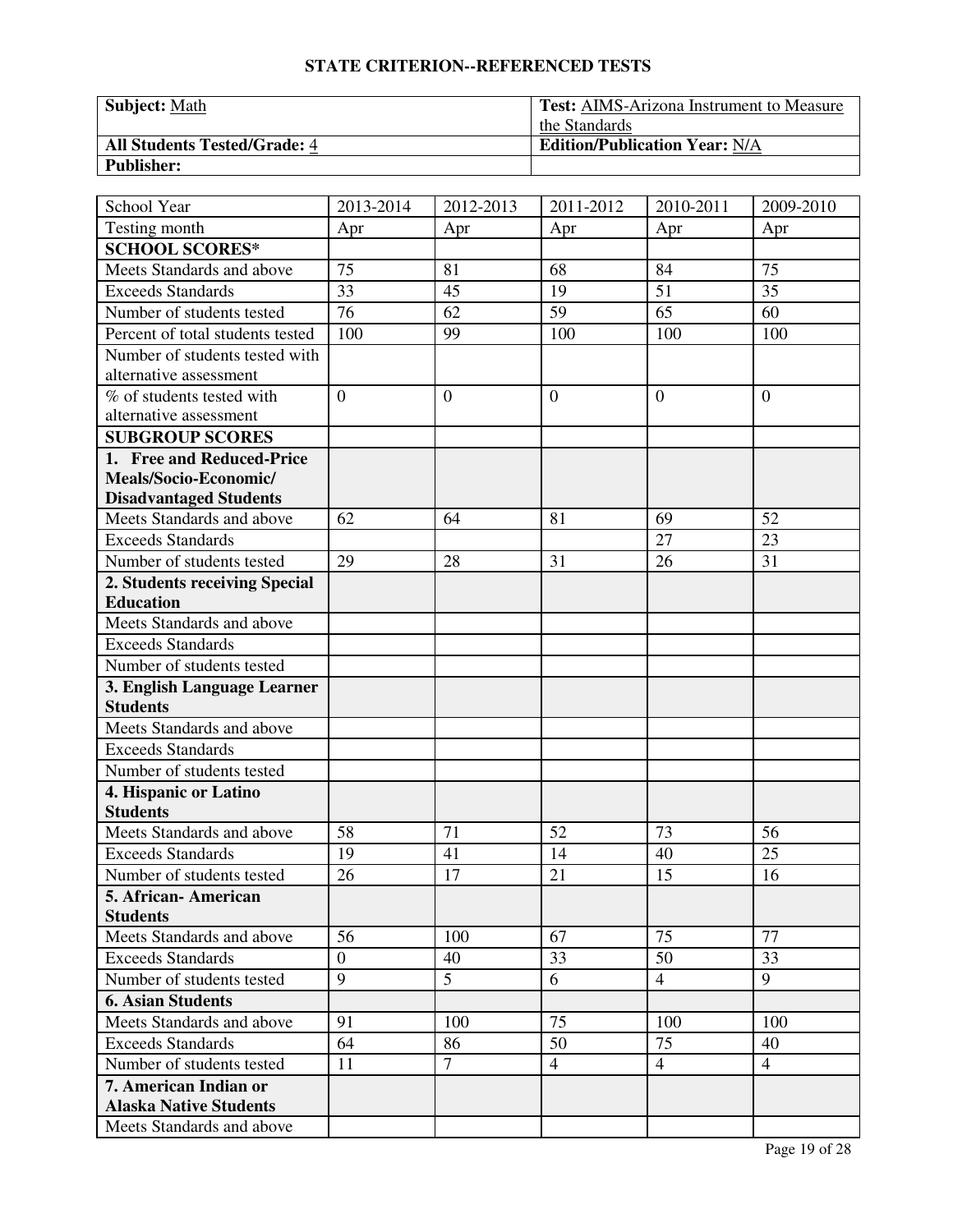| School Year                      | 2013-2014 | 2012-2013 | 2011-2012 | 2010-2011 | 2009-2010 |
|----------------------------------|-----------|-----------|-----------|-----------|-----------|
| <b>Exceeds Standards</b>         |           |           |           |           |           |
| Number of students tested        |           |           |           |           |           |
| 8. Native Hawaiian or other      |           |           |           |           |           |
| <b>Pacific Islander Students</b> |           |           |           |           |           |
| Meets Standards and above        |           |           |           |           |           |
| <b>Exceeds Standards</b>         |           |           |           |           |           |
| Number of students tested        |           |           |           |           |           |
| <b>9. White Students</b>         |           |           |           |           |           |
| Meets Standards and above        | 92        | 88        | 71        | 75        | 87        |
| <b>Exceeds Standards</b>         | 46        | 40        | 13        | 46        | 48        |
| Number of students tested        | 26        | 25        | 24        | 28        | 23        |
| <b>10. Two or More Races</b>     |           |           |           |           |           |
| identified Students              |           |           |           |           |           |
| Meets Standards and above        |           |           |           |           |           |
| <b>Exceeds Standards</b>         |           |           |           |           |           |
| Number of students tested        |           |           |           |           |           |
| 11. Other 1: Other 1             |           |           |           |           |           |
| Meets Standards and above        |           |           |           |           |           |
| <b>Exceeds Standards</b>         |           |           |           |           |           |
| Number of students tested        |           |           |           |           |           |
| 12. Other 2: Other 2             |           |           |           |           |           |
| Meets Standards and above        |           |           |           |           |           |
| <b>Exceeds Standards</b>         |           |           |           |           |           |
| Number of students tested        |           |           |           |           |           |
| 13. Other 3: Other 3             |           |           |           |           |           |
| Meets Standards and above        |           |           |           |           |           |
| <b>Exceeds Standards</b>         |           |           |           |           |           |
| Number of students tested        |           |           |           |           |           |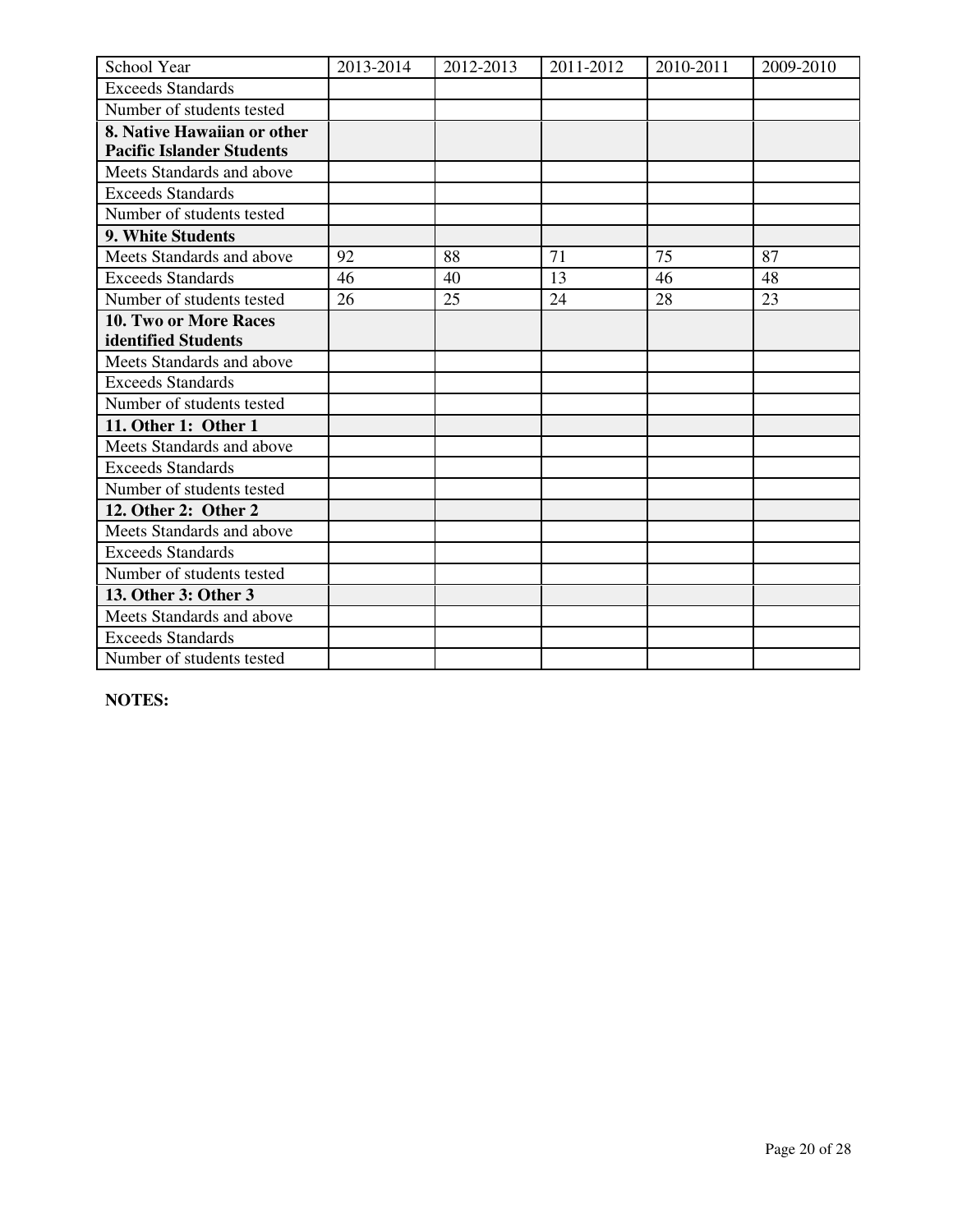| Subject: Math                       | <b>Test:</b> AIMS-Arizona Instrument to Measure |
|-------------------------------------|-------------------------------------------------|
|                                     | the Standards                                   |
| <b>All Students Tested/Grade: 5</b> | <b>Edition/Publication Year: N/A</b>            |
| <b>Publisher:</b>                   |                                                 |

| School Year                                            | 2013-2014      | 2012-2013      | 2011-2012      | 2010-2011      | 2009-2010      |
|--------------------------------------------------------|----------------|----------------|----------------|----------------|----------------|
| Testing month                                          | Apr            | Apr            | Apr            | Apr            | Apr            |
| <b>SCHOOL SCORES*</b>                                  |                |                |                |                |                |
| Meets Standards and above                              | 87             | 71             | 83             | 78             | 61             |
| Exceeds Standards                                      | 49             | 22             | 46             | 29             | 25             |
| Number of students tested                              | 55             | 45             | 65             | 51             | 76             |
| Percent of total students tested                       | 100            | 99             | 100            | 100            | 100            |
| Number of students tested with                         |                |                |                |                |                |
| alternative assessment                                 |                |                |                |                |                |
| % of students tested with                              | $\overline{0}$ | $\overline{0}$ | $\overline{0}$ | $\overline{0}$ | $\mathbf{0}$   |
| alternative assessment                                 |                |                |                |                |                |
| <b>SUBGROUP SCORES</b>                                 |                |                |                |                |                |
| 1. Free and Reduced-Price                              |                |                |                |                |                |
| Meals/Socio-Economic/                                  |                |                |                |                |                |
| <b>Disadvantaged Students</b>                          |                |                |                |                |                |
| Meets Standards and above                              | 79             | 41             | 70             | 58             | 71             |
| <b>Exceeds Standards</b>                               |                |                |                | 21             | 38             |
| Number of students tested                              | 34             | 32             | 27             | 19             | 24             |
| 2. Students receiving Special                          |                |                |                |                |                |
| <b>Education</b>                                       |                |                |                |                |                |
| Meets Standards and above                              |                |                |                |                |                |
| <b>Exceeds Standards</b>                               |                |                |                |                |                |
| Number of students tested                              |                |                |                |                |                |
| 3. English Language Learner                            |                |                |                |                |                |
| <b>Students</b>                                        |                |                |                |                |                |
| Meets Standards and above                              |                |                |                |                |                |
| <b>Exceeds Standards</b>                               |                |                |                |                |                |
| Number of students tested                              |                |                |                |                |                |
| 4. Hispanic or Latino                                  |                |                |                |                |                |
| <b>Students</b>                                        |                |                |                |                |                |
| Meets Standards and above                              | 80             | 56             | 64             | 66             | 40             |
| <b>Exceeds Standards</b>                               | 53             | 22             | 50             | 25             | $\overline{5}$ |
| Number of students tested                              | 15             | 18             | 14             | 12             | 20             |
| 5. African-American<br><b>Students</b>                 |                |                |                |                |                |
| Meets Standards and above                              | 100            | 50             | 60             | 80             | 63             |
| <b>Exceeds Standards</b>                               | 33             | 16             | 20             | 30             | 11             |
| Number of students tested                              | 3              | 6              | 5              | 10             | 19             |
|                                                        |                |                |                |                |                |
| <b>6. Asian Students</b>                               |                |                |                |                | 75             |
| Meets Standards and above<br><b>Exceeds Standards</b>  | 100            | 100            | 100            | 100            |                |
|                                                        | 60             | 50             | $\overline{0}$ | $\overline{0}$ | 50             |
| Number of students tested                              | 5              | $\overline{2}$ | 3              | $\mathbf{1}$   | $\overline{4}$ |
| 7. American Indian or<br><b>Alaska Native Students</b> |                |                |                |                |                |
| Meets Standards and above                              |                |                |                |                |                |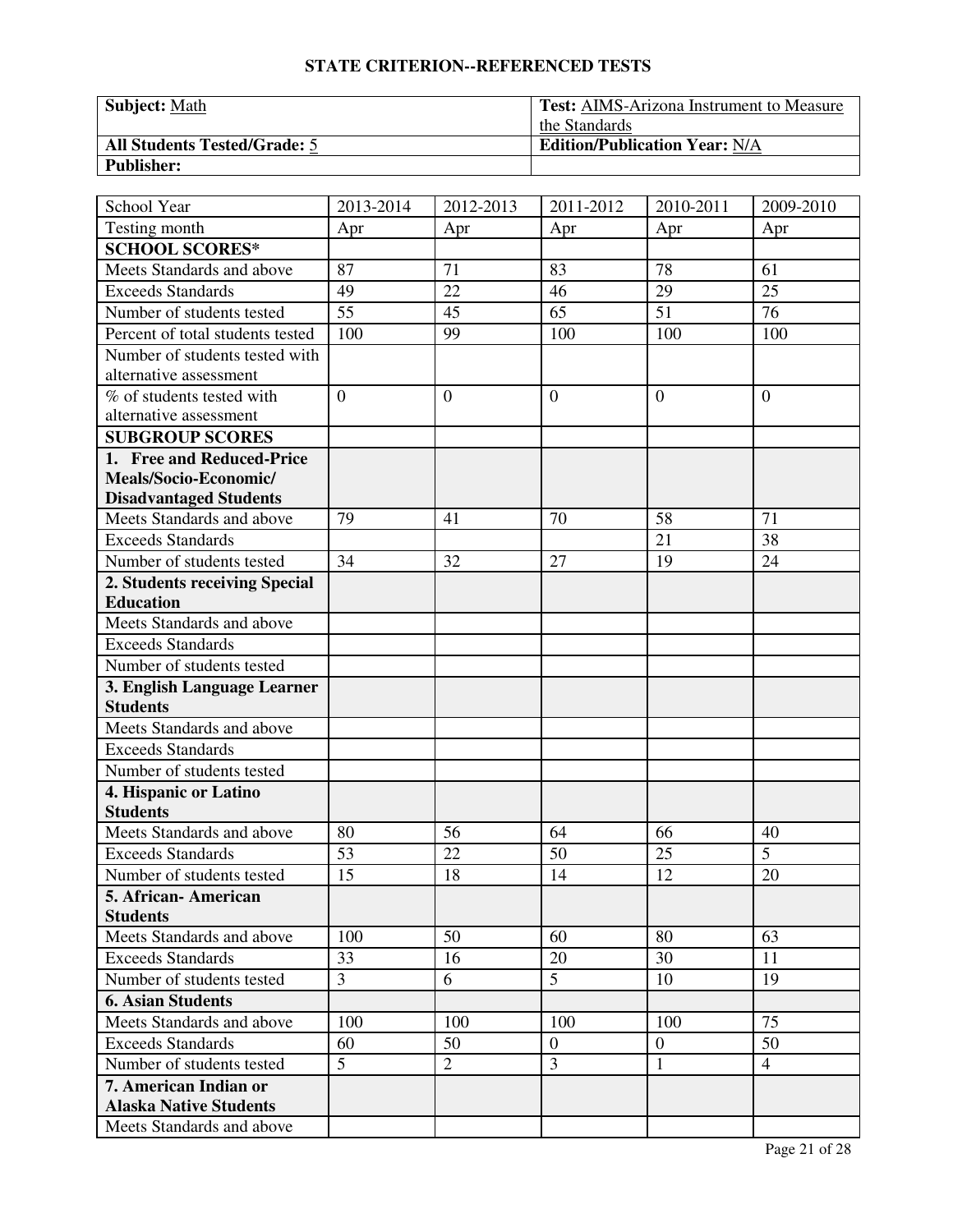| School Year                      | 2013-2014 | 2012-2013 | 2011-2012 | 2010-2011 | 2009-2010 |
|----------------------------------|-----------|-----------|-----------|-----------|-----------|
| <b>Exceeds Standards</b>         |           |           |           |           |           |
| Number of students tested        |           |           |           |           |           |
| 8. Native Hawaiian or other      |           |           |           |           |           |
| <b>Pacific Islander Students</b> |           |           |           |           |           |
| Meets Standards and above        |           |           |           |           |           |
| <b>Exceeds Standards</b>         |           |           |           |           |           |
| Number of students tested        |           |           |           |           |           |
| <b>9. White Students</b>         |           |           |           |           |           |
| Meets Standards and above        | 96        | 88        | 91        | 81        | 75        |
| <b>Exceeds Standards</b>         | 48        | 24        | 45        | 43        | 46        |
| Number of students tested        | 25        | 17        | 33        | 21        | 28        |
| <b>10. Two or More Races</b>     |           |           |           |           |           |
| identified Students              |           |           |           |           |           |
| Meets Standards and above        |           |           |           |           |           |
| <b>Exceeds Standards</b>         |           |           |           |           |           |
| Number of students tested        |           |           |           |           |           |
| 11. Other 1: Other 1             |           |           |           |           |           |
| Meets Standards and above        |           |           |           |           |           |
| <b>Exceeds Standards</b>         |           |           |           |           |           |
| Number of students tested        |           |           |           |           |           |
| 12. Other 2: Other 2             |           |           |           |           |           |
| Meets Standards and above        |           |           |           |           |           |
| <b>Exceeds Standards</b>         |           |           |           |           |           |
| Number of students tested        |           |           |           |           |           |
| 13. Other 3: Other 3             |           |           |           |           |           |
| Meets Standards and above        |           |           |           |           |           |
| <b>Exceeds Standards</b>         |           |           |           |           |           |
| Number of students tested        |           |           |           |           |           |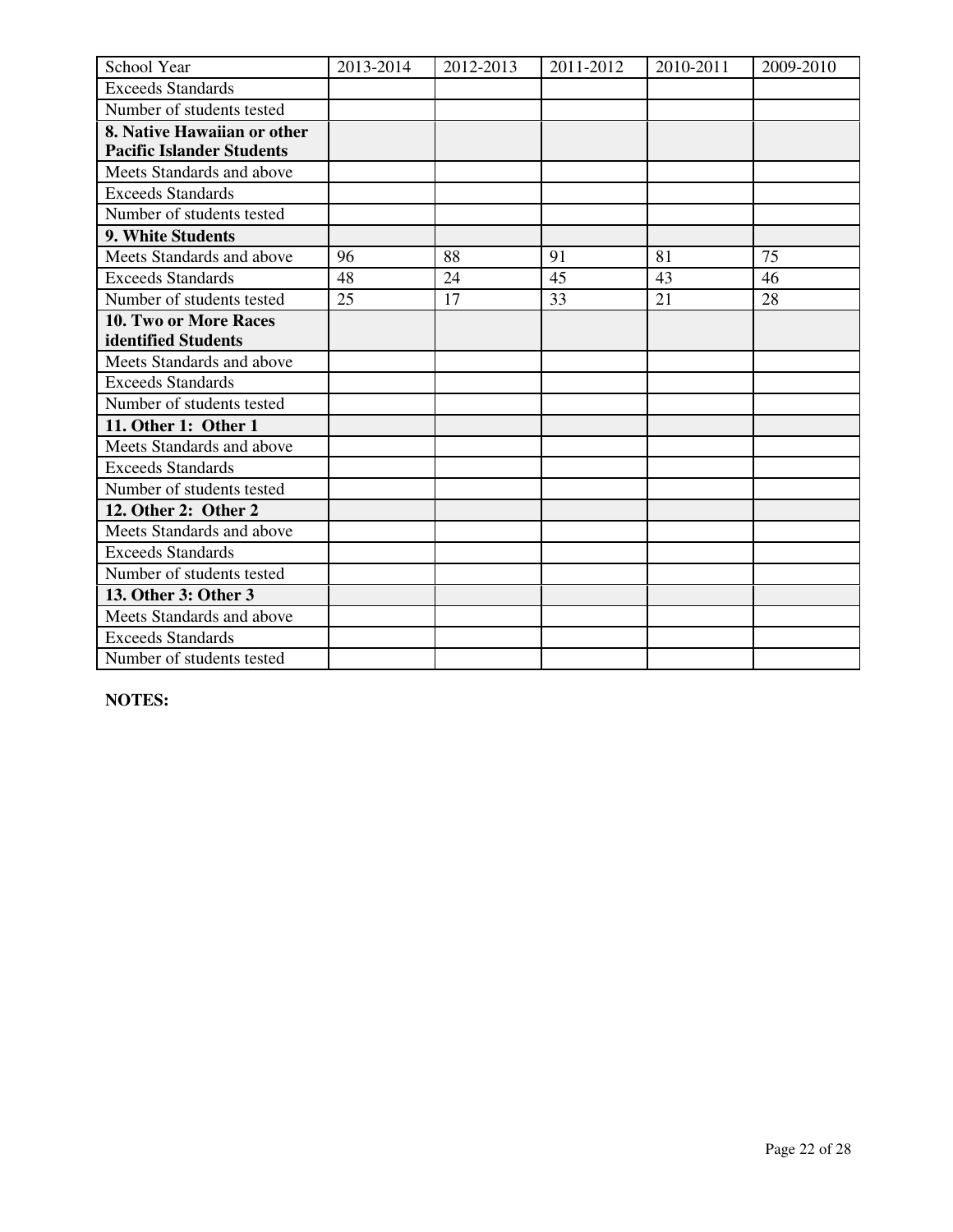| <b>Subject:</b> Reading/ELA         | <b>Test:</b> AIMS-Arizona Instrument to Measure |  |  |
|-------------------------------------|-------------------------------------------------|--|--|
|                                     | the Standards                                   |  |  |
| <b>All Students Tested/Grade: 3</b> | <b>Edition/Publication Year: N/A</b>            |  |  |
| <b>Publisher:</b>                   |                                                 |  |  |

| School Year                      | 2013-2014    | 2012-2013    | 2011-2012      | 2010-2011      | 2009-2010        |
|----------------------------------|--------------|--------------|----------------|----------------|------------------|
| Testing month                    | Apr          | Apr          | Apr            | Apr            | Apr              |
| <b>SCHOOL SCORES*</b>            |              |              |                |                |                  |
| Meets Standards and above        | 89           | 93           | 83             | 83             | 90               |
| <b>Exceeds Standards</b>         | 22           | 21           | 15             | 20             | 13               |
| Number of students tested        | 72           | 72           | 59             | 60             | 68               |
| Percent of total students tested | 100          | 99           | 100            | 100            | 100              |
| Number of students tested with   |              |              |                |                |                  |
| alternative assessment           |              |              |                |                |                  |
| % of students tested with        | $\mathbf{0}$ | $\theta$     | $\overline{0}$ | $\overline{0}$ | $\mathbf{0}$     |
| alternative assessment           |              |              |                |                |                  |
| <b>SUBGROUP SCORES</b>           |              |              |                |                |                  |
| 1. Free and Reduced-Price        |              |              |                |                |                  |
| Meals/Socio-Economic/            |              |              |                |                |                  |
| <b>Disadvantaged Students</b>    |              |              |                |                |                  |
| Meets Standards and above        | 69           | 90           | 82             | 81             | 65               |
| <b>Exceeds Standards</b>         |              |              |                | $\overline{7}$ | 12               |
| Number of students tested        | 26           | 30           | 22             | 27             | 34               |
| 2. Students receiving Special    |              |              |                |                |                  |
| <b>Education</b>                 |              |              |                |                |                  |
| Meets Standards and above        |              |              |                |                |                  |
| <b>Exceeds Standards</b>         |              |              |                |                |                  |
| Number of students tested        |              |              |                |                |                  |
| 3. English Language Learner      |              |              |                |                |                  |
| <b>Students</b>                  |              |              |                |                |                  |
| Meets Standards and above        |              |              |                |                |                  |
| <b>Exceeds Standards</b>         |              |              |                |                |                  |
| Number of students tested        |              |              |                |                |                  |
| 4. Hispanic or Latino            |              |              |                |                |                  |
| <b>Students</b>                  |              |              |                |                |                  |
| Meets Standards and above        | 88           | 92           | 77             | 83             | 83               |
| <b>Exceeds Standards</b>         | 18           | 16           | $\overline{5}$ | 11             | $\boldsymbol{0}$ |
| Number of students tested        | 17           | 25           | 18             | 18             | 18               |
| 5. African-American              |              |              |                |                |                  |
| <b>Students</b>                  |              |              |                |                |                  |
| Meets Standards and above        | 88           | 75           | 77             | 100            | 100              |
| <b>Exceeds Standards</b>         | $\theta$     | $\mathbf{0}$ | 11             | 50             | 20               |
| Number of students tested        | 9            | 8            | 9              | $\overline{4}$ | 5 <sup>5</sup>   |
| <b>6. Asian Students</b>         |              |              |                |                |                  |
| Meets Standards and above        | 100          | 100          | 50             | 75             | 100              |
| <b>Exceeds Standards</b>         | 50           | 40           | 50             | 50             | 25               |
| Number of students tested        | 8            | 10           | $\overline{2}$ | $\overline{4}$ | $\overline{4}$   |
| 7. American Indian or            |              |              |                |                |                  |
| <b>Alaska Native Students</b>    |              |              |                |                |                  |
| Meets Standards and above        |              |              |                |                |                  |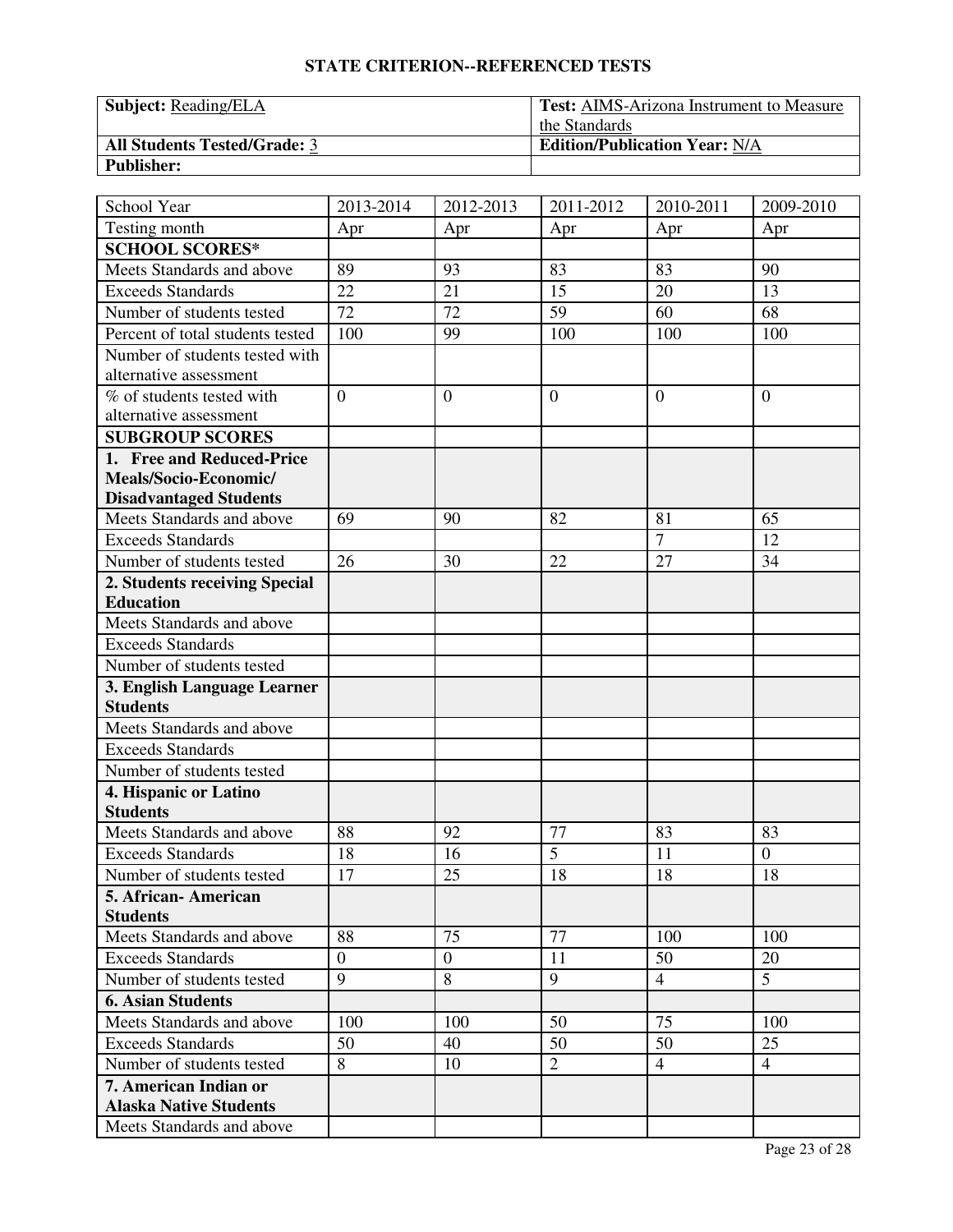| School Year                      | 2013-2014 | 2012-2013 | 2011-2012 | 2010-2011 | 2009-2010 |
|----------------------------------|-----------|-----------|-----------|-----------|-----------|
| <b>Exceeds Standards</b>         |           |           |           |           |           |
| Number of students tested        |           |           |           |           |           |
| 8. Native Hawaiian or other      |           |           |           |           |           |
| <b>Pacific Islander Students</b> |           |           |           |           |           |
| Meets Standards and above        |           |           |           |           |           |
| <b>Exceeds Standards</b>         |           |           |           |           |           |
| Number of students tested        |           |           |           |           |           |
| <b>9. White Students</b>         |           |           |           |           |           |
| Meets Standards and above        | 96        | 95        | 92        | 83        | 86        |
| <b>Exceeds Standards</b>         | 28        | 31        | 23        | 21        | 21        |
| Number of students tested        | 25        | 22        | 26        | 29        | 29        |
| <b>10. Two or More Races</b>     |           |           |           |           |           |
| identified Students              |           |           |           |           |           |
| Meets Standards and above        |           |           |           |           |           |
| <b>Exceeds Standards</b>         |           |           |           |           |           |
| Number of students tested        |           |           |           |           |           |
| 11. Other 1: Other 1             |           |           |           |           |           |
| Meets Standards and above        |           |           |           |           |           |
| <b>Exceeds Standards</b>         |           |           |           |           |           |
| Number of students tested        |           |           |           |           |           |
| 12. Other 2: Other 2             |           |           |           |           |           |
| Meets Standards and above        |           |           |           |           |           |
| <b>Exceeds Standards</b>         |           |           |           |           |           |
| Number of students tested        |           |           |           |           |           |
| 13. Other 3: Other 3             |           |           |           |           |           |
| Meets Standards and above        |           |           |           |           |           |
| <b>Exceeds Standards</b>         |           |           |           |           |           |
| Number of students tested        |           |           |           |           |           |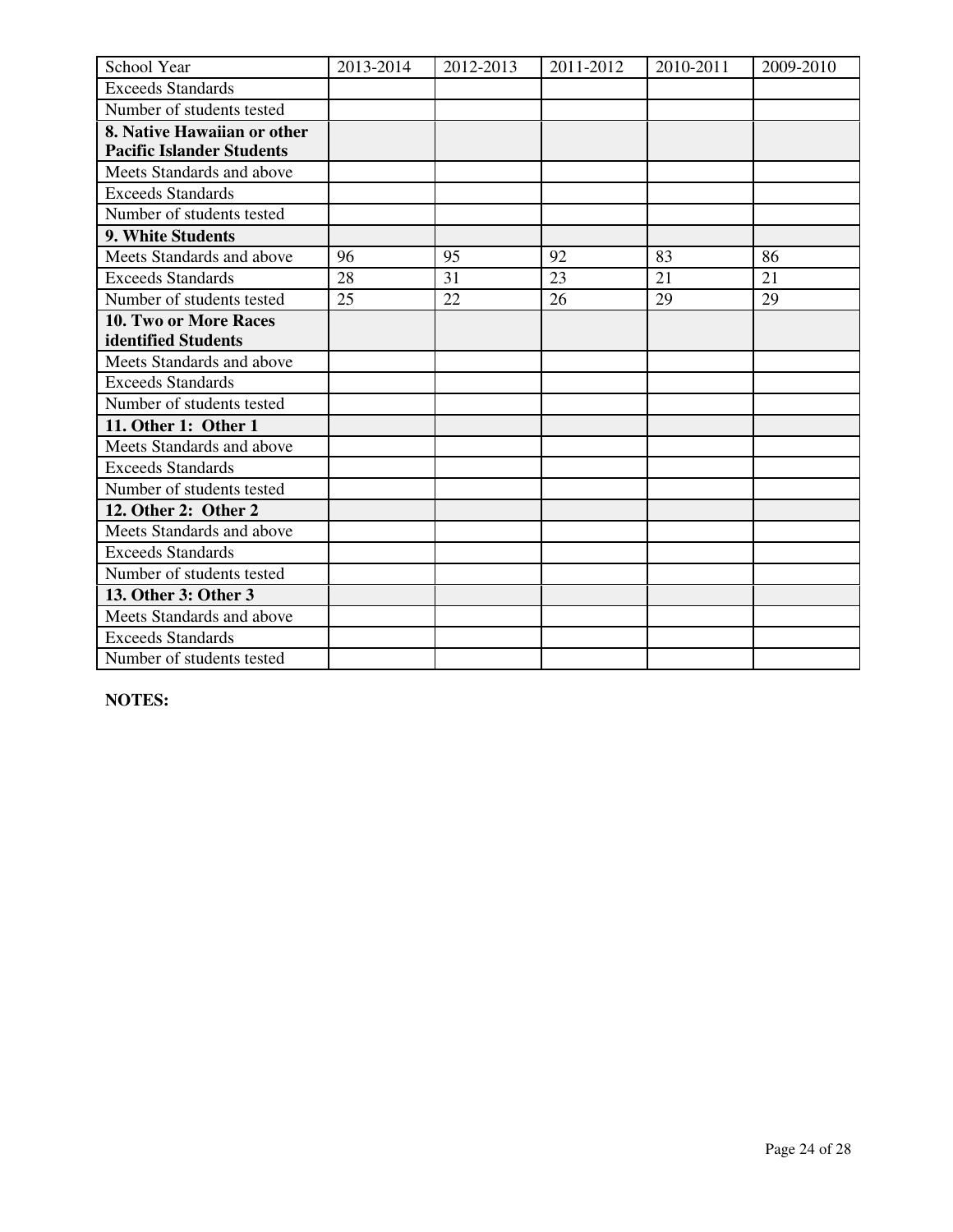| <b>Subject:</b> Reading/ELA         | <b>Test:</b> AIMS-Arizona Instrument to Measure |  |  |
|-------------------------------------|-------------------------------------------------|--|--|
|                                     | the Standards                                   |  |  |
| <b>All Students Tested/Grade: 4</b> | <b>Edition/Publication Year: N/A</b>            |  |  |
| <b>Publisher:</b>                   |                                                 |  |  |

| School Year                      | 2013-2014    | 2012-2013      | 2011-2012      | 2010-2011      | 2009-2010      |
|----------------------------------|--------------|----------------|----------------|----------------|----------------|
| Testing month                    | Apr          | Apr            | Apr            | Apr            | Apr            |
| <b>SCHOOL SCORES*</b>            |              |                |                |                |                |
| Meets Standards and above        | 86           | 82             | 85             | 89             | 80             |
| <b>Exceeds Standards</b>         | 16           | 21             | 14             | 11             | 10             |
| Number of students tested        | 76           | 62             | 59             | 65             | 60             |
| Percent of total students tested | 100          | 99             | 100            | 100            | 100            |
| Number of students tested with   |              |                |                |                |                |
| alternative assessment           |              |                |                |                |                |
| % of students tested with        | $\mathbf{0}$ | $\theta$       | $\overline{0}$ | $\overline{0}$ | $\mathbf{0}$   |
| alternative assessment           |              |                |                |                |                |
| <b>SUBGROUP SCORES</b>           |              |                |                |                |                |
| 1. Free and Reduced-Price        |              |                |                |                |                |
| Meals/Socio-Economic/            |              |                |                |                |                |
| <b>Disadvantaged Students</b>    |              |                |                |                |                |
| Meets Standards and above        | 59           | 75             | 87             | 77             | 68             |
| <b>Exceeds Standards</b>         |              |                |                | $\overline{3}$ | 6              |
| Number of students tested        | 29           | 28             | 31             | 26             | 31             |
| 2. Students receiving Special    |              |                |                |                |                |
| <b>Education</b>                 |              |                |                |                |                |
| Meets Standards and above        |              |                |                |                |                |
| <b>Exceeds Standards</b>         |              |                |                |                |                |
| Number of students tested        |              |                |                |                |                |
| 3. English Language Learner      |              |                |                |                |                |
| <b>Students</b>                  |              |                |                |                |                |
| Meets Standards and above        |              |                |                |                |                |
| <b>Exceeds Standards</b>         |              |                |                |                |                |
| Number of students tested        |              |                |                |                |                |
| 4. Hispanic or Latino            |              |                |                |                |                |
| <b>Students</b>                  |              |                |                |                |                |
| Meets Standards and above        | 85           | 59             | 76             | 73             | 44             |
| <b>Exceeds Standards</b>         | 3            | 18             | 9              | 6              | $\overline{0}$ |
| Number of students tested        | 26           | 17             | 21             | 15             | 16             |
| 5. African-American              |              |                |                |                |                |
| <b>Students</b>                  |              |                |                |                |                |
| Meets Standards and above        | 56           | 80             | 100            | 75             | 89             |
| <b>Exceeds Standards</b>         | $\theta$     | 20             | 17             | $\overline{0}$ | 11             |
| Number of students tested        | 9            | 5              | 6              | $\overline{4}$ | 9              |
| <b>6. Asian Students</b>         |              |                |                |                |                |
| Meets Standards and above        | 97           | 100            | 100            | 100            | 100            |
| <b>Exceeds Standards</b>         | 36           | 43             | 25             | $\overline{0}$ | 20             |
| Number of students tested        | 11           | $\overline{7}$ | $\overline{4}$ | $\overline{4}$ | 5 <sup>5</sup> |
| 7. American Indian or            |              |                |                |                |                |
| <b>Alaska Native Students</b>    |              |                |                |                |                |
| Meets Standards and above        |              |                |                |                |                |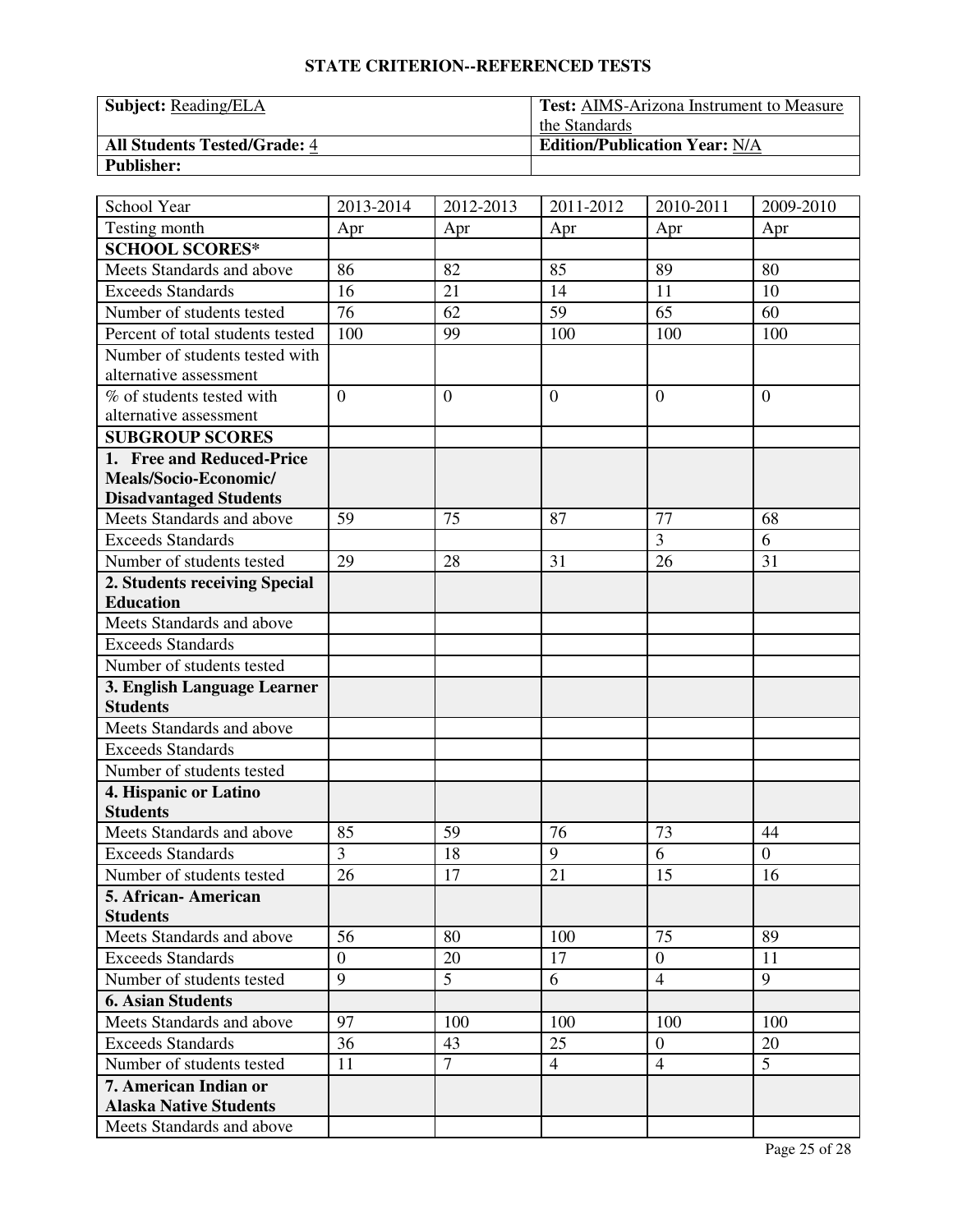| School Year                      | 2013-2014 | 2012-2013 | 2011-2012 | 2010-2011 | 2009-2010 |
|----------------------------------|-----------|-----------|-----------|-----------|-----------|
| <b>Exceeds Standards</b>         |           |           |           |           |           |
| Number of students tested        |           |           |           |           |           |
| 8. Native Hawaiian or other      |           |           |           |           |           |
| <b>Pacific Islander Students</b> |           |           |           |           |           |
| Meets Standards and above        |           |           |           |           |           |
| <b>Exceeds Standards</b>         |           |           |           |           |           |
| Number of students tested        |           |           |           |           |           |
| 9. White Students                |           |           |           |           |           |
| Meets Standards and above        | 96        | 92        | 83        | 94        | 96        |
| <b>Exceeds Standards</b>         | 28        | 20        | 13        | 13        | 17        |
| Number of students tested        | 25        | 25        | 24        | 31        | 23        |
| <b>10. Two or More Races</b>     |           |           |           |           |           |
| identified Students              |           |           |           |           |           |
| Meets Standards and above        |           |           |           |           |           |
| <b>Exceeds Standards</b>         |           |           |           |           |           |
| Number of students tested        |           |           |           |           |           |
| 11. Other 1: Other 1             |           |           |           |           |           |
| Meets Standards and above        |           |           |           |           |           |
| <b>Exceeds Standards</b>         |           |           |           |           |           |
| Number of students tested        |           |           |           |           |           |
| 12. Other 2: Other 2             |           |           |           |           |           |
| Meets Standards and above        |           |           |           |           |           |
| <b>Exceeds Standards</b>         |           |           |           |           |           |
| Number of students tested        |           |           |           |           |           |
| 13. Other 3: Other 3             |           |           |           |           |           |
| Meets Standards and above        |           |           |           |           |           |
| <b>Exceeds Standards</b>         |           |           |           |           |           |
| Number of students tested        |           |           |           |           |           |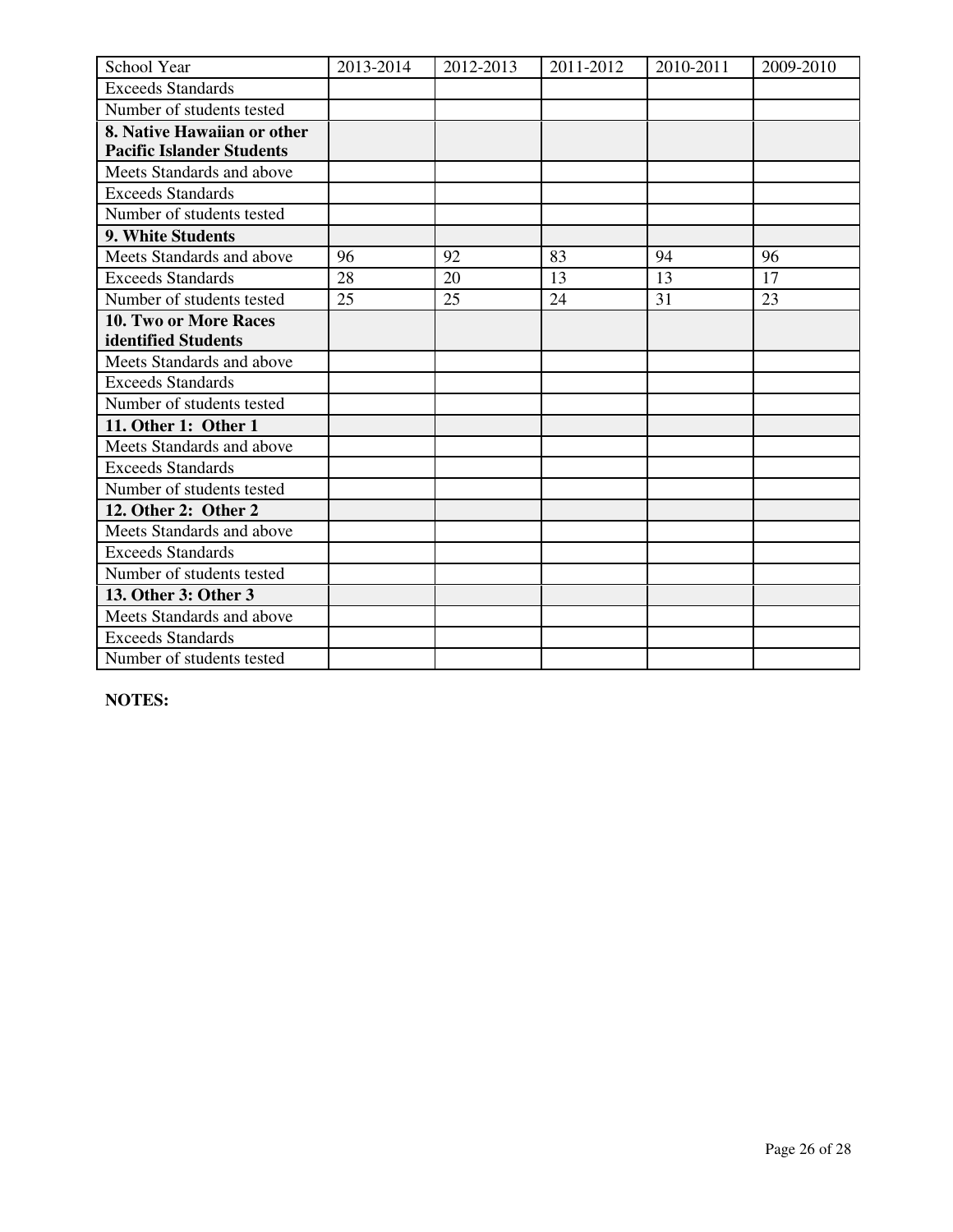| <b>Subject:</b> Reading/ELA         | <b>Test:</b> AIMS-Arizona Instrument to Measure |  |  |
|-------------------------------------|-------------------------------------------------|--|--|
|                                     | the Standards                                   |  |  |
| <b>All Students Tested/Grade: 5</b> | <b>Edition/Publication Year: N/A</b>            |  |  |
| <b>Publisher:</b>                   |                                                 |  |  |

| School Year                      | 2013-2014      | 2012-2013      | 2011-2012        | 2010-2011      | 2009-2010      |
|----------------------------------|----------------|----------------|------------------|----------------|----------------|
| Testing month                    | Apr            | Apr            | Apr              | Apr            | Apr            |
| <b>SCHOOL SCORES*</b>            |                |                |                  |                |                |
| Meets Standards and above        | 95             | 89             | 89               | 86             | 82             |
| <b>Exceeds Standards</b>         | 15             | 6              | 14               | 14             | 11             |
| Number of students tested        | 55             | 45             | 65               | 51             | 76             |
| Percent of total students tested | 100            | 99             | 100              | 100            | 100            |
| Number of students tested with   |                |                |                  |                |                |
| alternative assessment           |                |                |                  |                |                |
| % of students tested with        | $\overline{0}$ | $\overline{0}$ | $\overline{0}$   | $\theta$       | $\overline{0}$ |
| alternative assessment           |                |                |                  |                |                |
| <b>SUBGROUP SCORES</b>           |                |                |                  |                |                |
| 1. Free and Reduced-Price        |                |                |                  |                |                |
| Meals/Socio-Economic/            |                |                |                  |                |                |
| <b>Disadvantaged Students</b>    |                |                |                  |                |                |
| Meets Standards and above        | 74             | 69             | 74               | 79             | 96             |
| <b>Exceeds Standards</b>         |                |                |                  | $\overline{5}$ | 8              |
| Number of students tested        | 34             | 32             | 27               | 19             | 24             |
| 2. Students receiving Special    |                |                |                  |                |                |
| <b>Education</b>                 |                |                |                  |                |                |
| Meets Standards and above        |                |                |                  |                |                |
| <b>Exceeds Standards</b>         |                |                |                  |                |                |
| Number of students tested        |                |                |                  |                |                |
| 3. English Language Learner      |                |                |                  |                |                |
| <b>Students</b>                  |                |                |                  |                |                |
| Meets Standards and above        |                |                |                  |                |                |
| <b>Exceeds Standards</b>         |                |                |                  |                |                |
| Number of students tested        |                |                |                  |                |                |
| 4. Hispanic or Latino            |                |                |                  |                |                |
| <b>Students</b>                  |                |                |                  |                |                |
| Meets Standards and above        | 93             | 72             | 72               | 58             | 60             |
| <b>Exceeds Standards</b>         | 13             | $\overline{0}$ | $\overline{7}$   | $\overline{0}$ | $\overline{0}$ |
| Number of students tested        | 15             | 18             | 14               | 12             | 20             |
| 5. African- American             |                |                |                  |                |                |
| <b>Students</b>                  |                |                |                  |                |                |
| Meets Standards and above        | 100            | 100            | 80               | 100            | 79             |
| <b>Exceeds Standards</b>         | 33             | 16             | $\boldsymbol{0}$ | 10             | 11             |
| Number of students tested        | $\overline{3}$ | 6              | 5                | 10             | 19             |
| <b>6. Asian Students</b>         |                |                |                  |                |                |
| Meets Standards and above        | 80             | 100            | 100              | 100            | 100            |
| <b>Exceeds Standards</b>         | 20             | 50             | 66               | $\overline{0}$ | $\mathbf{0}$   |
| Number of students tested        | 5              | $\overline{2}$ | 3                | $\mathbf{1}$   | $\overline{4}$ |
| 7. American Indian or            |                |                |                  |                |                |
| <b>Alaska Native Students</b>    |                |                |                  |                |                |
| Meets Standards and above        |                |                |                  |                |                |